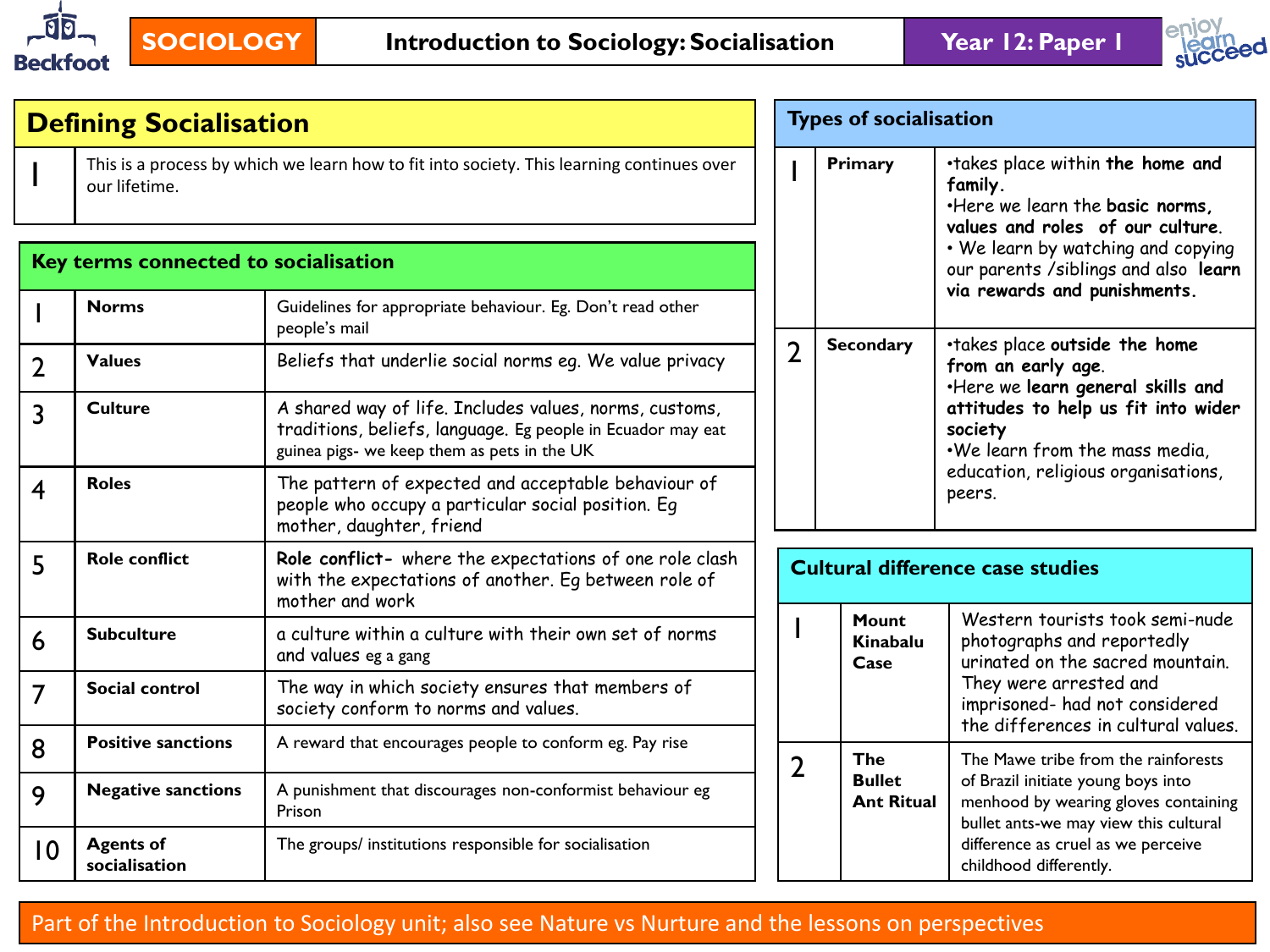



|                 | <b>Defining Socialisation</b><br>Key terms connected to socialisation<br><b>Norms</b><br>I<br><b>Values</b><br>$\overline{2}$<br><b>Culture</b><br>$\overline{3}$<br><b>Roles</b><br>$\overline{4}$<br><b>Role conflict</b><br>5<br><b>Subculture</b><br>6<br>Social control<br>$\overline{7}$<br><b>Positive sanctions</b><br>8<br><b>Negative sanctions</b> |  | <b>Types of socialisation</b> |                                         |  |
|-----------------|---------------------------------------------------------------------------------------------------------------------------------------------------------------------------------------------------------------------------------------------------------------------------------------------------------------------------------------------------------------|--|-------------------------------|-----------------------------------------|--|
|                 |                                                                                                                                                                                                                                                                                                                                                               |  |                               | Primary                                 |  |
|                 |                                                                                                                                                                                                                                                                                                                                                               |  |                               |                                         |  |
|                 |                                                                                                                                                                                                                                                                                                                                                               |  |                               |                                         |  |
|                 |                                                                                                                                                                                                                                                                                                                                                               |  | $\overline{2}$                | <b>Secondary</b>                        |  |
|                 |                                                                                                                                                                                                                                                                                                                                                               |  |                               |                                         |  |
|                 |                                                                                                                                                                                                                                                                                                                                                               |  |                               |                                         |  |
|                 |                                                                                                                                                                                                                                                                                                                                                               |  |                               |                                         |  |
|                 |                                                                                                                                                                                                                                                                                                                                                               |  |                               | <b>Cultural difference case studies</b> |  |
|                 |                                                                                                                                                                                                                                                                                                                                                               |  |                               | Mount<br>Kinabalu                       |  |
|                 |                                                                                                                                                                                                                                                                                                                                                               |  |                               | Case                                    |  |
|                 |                                                                                                                                                                                                                                                                                                                                                               |  | $\overline{2}$                | The                                     |  |
| 9               |                                                                                                                                                                                                                                                                                                                                                               |  |                               | <b>Bullet</b><br><b>Ant Ritual</b>      |  |
| $\overline{10}$ | <b>Agents of</b><br>socialisation                                                                                                                                                                                                                                                                                                                             |  |                               |                                         |  |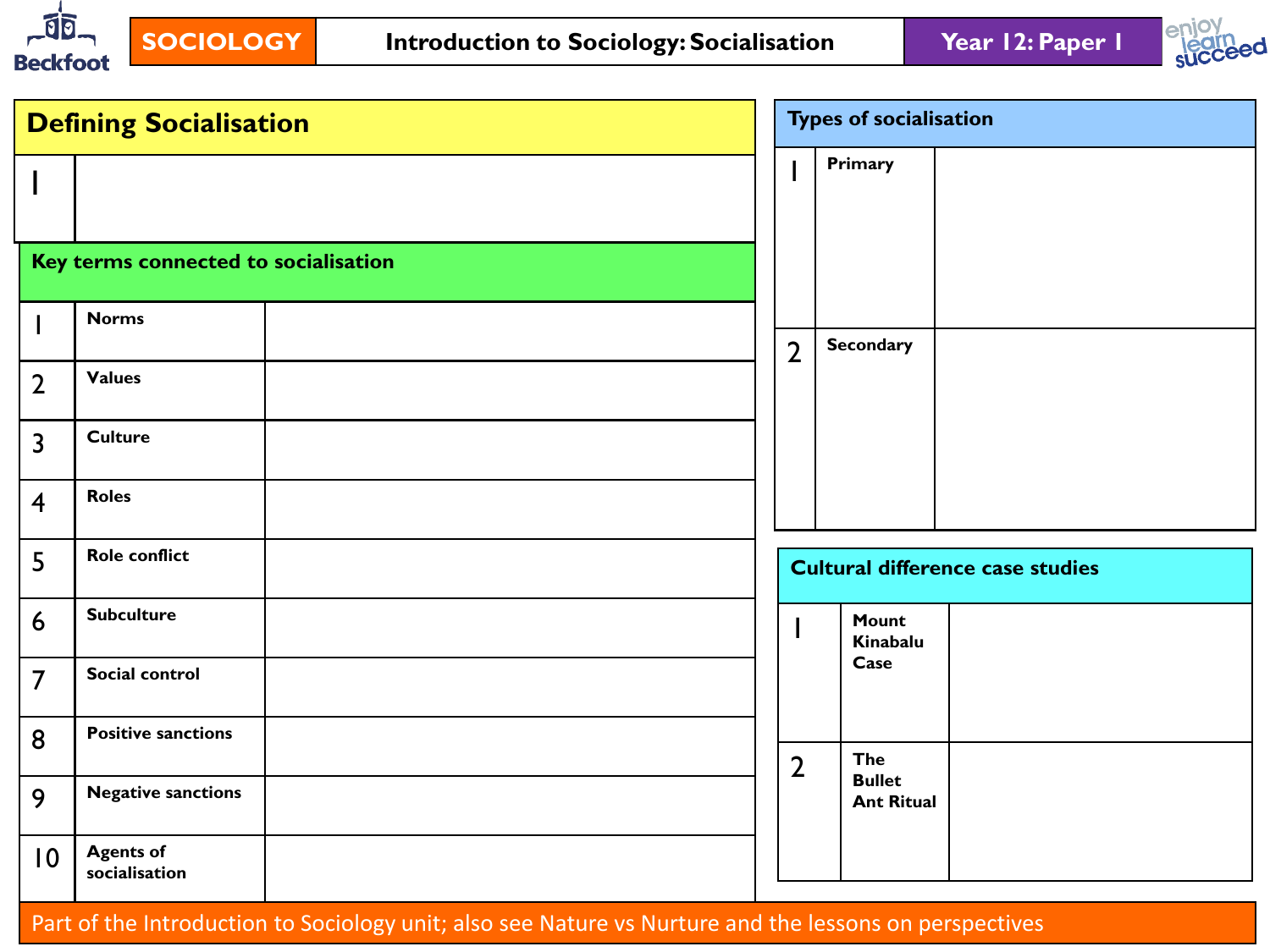



|   |                            | <b>Defining Nature and Nurture</b>                                                                                                                                                                                |                                        |                                                                                                                                              |                                                                                                                                                                                                                                                |  |  |  |
|---|----------------------------|-------------------------------------------------------------------------------------------------------------------------------------------------------------------------------------------------------------------|----------------------------------------|----------------------------------------------------------------------------------------------------------------------------------------------|------------------------------------------------------------------------------------------------------------------------------------------------------------------------------------------------------------------------------------------------|--|--|--|
|   | <b>Nature</b>              | refers to our genetically inherited characteristics and innate drives/ instincts eg. Intelligence, reproduction, protection.                                                                                      |                                        |                                                                                                                                              |                                                                                                                                                                                                                                                |  |  |  |
| 2 | <b>Nurture</b>             | refers to environmental influences on our development. Eg. Family, friends, religion. We develop by learning from our<br>interaction with other                                                                   |                                        |                                                                                                                                              |                                                                                                                                                                                                                                                |  |  |  |
|   |                            | <b>Explaining the Nature approach</b>                                                                                                                                                                             | <b>Explaining the Nurture approach</b> |                                                                                                                                              |                                                                                                                                                                                                                                                |  |  |  |
|   |                            | Some biologists feel that our behaviour is shaped by natural instincts.                                                                                                                                           |                                        |                                                                                                                                              | Question the notion that behaviour is inherited                                                                                                                                                                                                |  |  |  |
| 2 | patterns of behaviour.     | These instincts are inherited- they are fixed and pre-programmed                                                                                                                                                  | $\overline{2}$                         |                                                                                                                                              | Our behaviour is not biologically fixed- we make choices.                                                                                                                                                                                      |  |  |  |
| 3 |                            | Instincts are often automatic responses to stimuli in the environment.                                                                                                                                            | 3                                      | We may possess the same drives but we satisfy these drives<br>differently- some women have children-others choose not to have any<br>at all. |                                                                                                                                                                                                                                                |  |  |  |
| 4 | animals.                   | They suggest that we are governed by instinctive behaviours like non-human                                                                                                                                        | $\overline{\mathbf{4}}$                | Our behaviour is learned and this learning usually takes place in our<br>early years.                                                        |                                                                                                                                                                                                                                                |  |  |  |
| 5 | reproduction.              | They claim that we all share the same innate drives - for self-preservation,                                                                                                                                      | 5                                      | Sociologists call this process of learning how to fit in, the<br>socialisation process                                                       |                                                                                                                                                                                                                                                |  |  |  |
| 6 |                            | They suggest that women have an innate maternal instinct                                                                                                                                                          | <b>Evaluating the Nature approach</b>  |                                                                                                                                              |                                                                                                                                                                                                                                                |  |  |  |
|   |                            | <b>Evaluating the Nature approach</b>                                                                                                                                                                             |                                        | $\ln$<br>support                                                                                                                             | Changing nature of the role of men and women-<br>gender roles and a maternal instinct are not fixed,                                                                                                                                           |  |  |  |
|   | In support                 | Maternal instincts, intelligence, maturation process in<br>children, maternal instinct, reproduction and<br>aggression/crime. Sport eg black athlete and genetic claims                                           |                                        |                                                                                                                                              | athletes thrive because of their coaching and nutrition,<br>some children are more successful than their parents<br>due to improvements in education, aggression can be<br>learned via media.                                                  |  |  |  |
|   | <b>Evidence</b><br>against | Changing role of men and women- women do not always<br>want to be mothers/ not all women make good mothers.<br>Aggression can be learned from family/peers.<br>Eugenics can be used to support unethical practice | $\overline{2}$                         | <b>Evidence</b><br>against                                                                                                                   | In many cases people may have a genetic<br>predisposition to behave the way they do - the<br>environment only acts as a trigger.<br>There is compelling evidence to support the nature<br>approach- maturation, self-preservation, are innate. |  |  |  |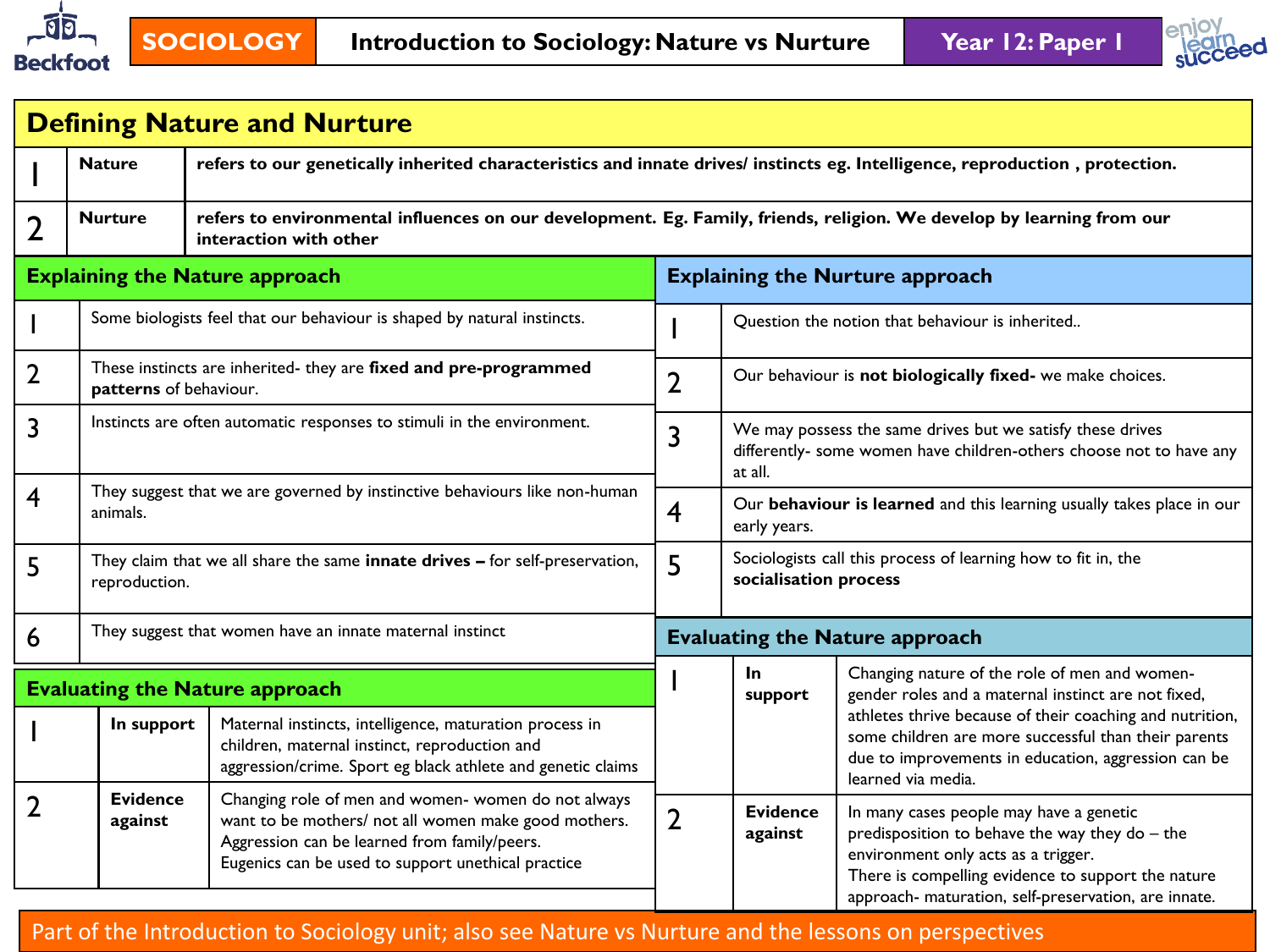



|                | <b>Defining Nature and Nurture</b> |                                       |                |                                        |  |  |  |  |  |
|----------------|------------------------------------|---------------------------------------|----------------|----------------------------------------|--|--|--|--|--|
|                | <b>Nature</b>                      |                                       |                |                                        |  |  |  |  |  |
| $\overline{2}$ | <b>Nurture</b>                     |                                       |                |                                        |  |  |  |  |  |
|                |                                    | <b>Explaining the Nature approach</b> |                | <b>Explaining the Nurture approach</b> |  |  |  |  |  |
|                |                                    |                                       |                |                                        |  |  |  |  |  |
| $\overline{2}$ |                                    |                                       | $\overline{2}$ |                                        |  |  |  |  |  |
| $\overline{3}$ |                                    |                                       | $\overline{3}$ |                                        |  |  |  |  |  |
| $\overline{4}$ |                                    |                                       |                |                                        |  |  |  |  |  |
|                |                                    |                                       | $\overline{4}$ |                                        |  |  |  |  |  |
| 5              |                                    |                                       | 5              |                                        |  |  |  |  |  |
| 6              |                                    |                                       |                | <b>Evaluating the Nature approach</b>  |  |  |  |  |  |
|                |                                    | <b>Evaluating the Nature approach</b> |                | In<br>support                          |  |  |  |  |  |
|                | In support                         |                                       |                |                                        |  |  |  |  |  |
|                |                                    |                                       | $\overline{2}$ | <b>Evidence</b><br>against             |  |  |  |  |  |
| $\overline{2}$ | <b>Evidence</b><br>against         |                                       |                |                                        |  |  |  |  |  |
|                |                                    |                                       |                |                                        |  |  |  |  |  |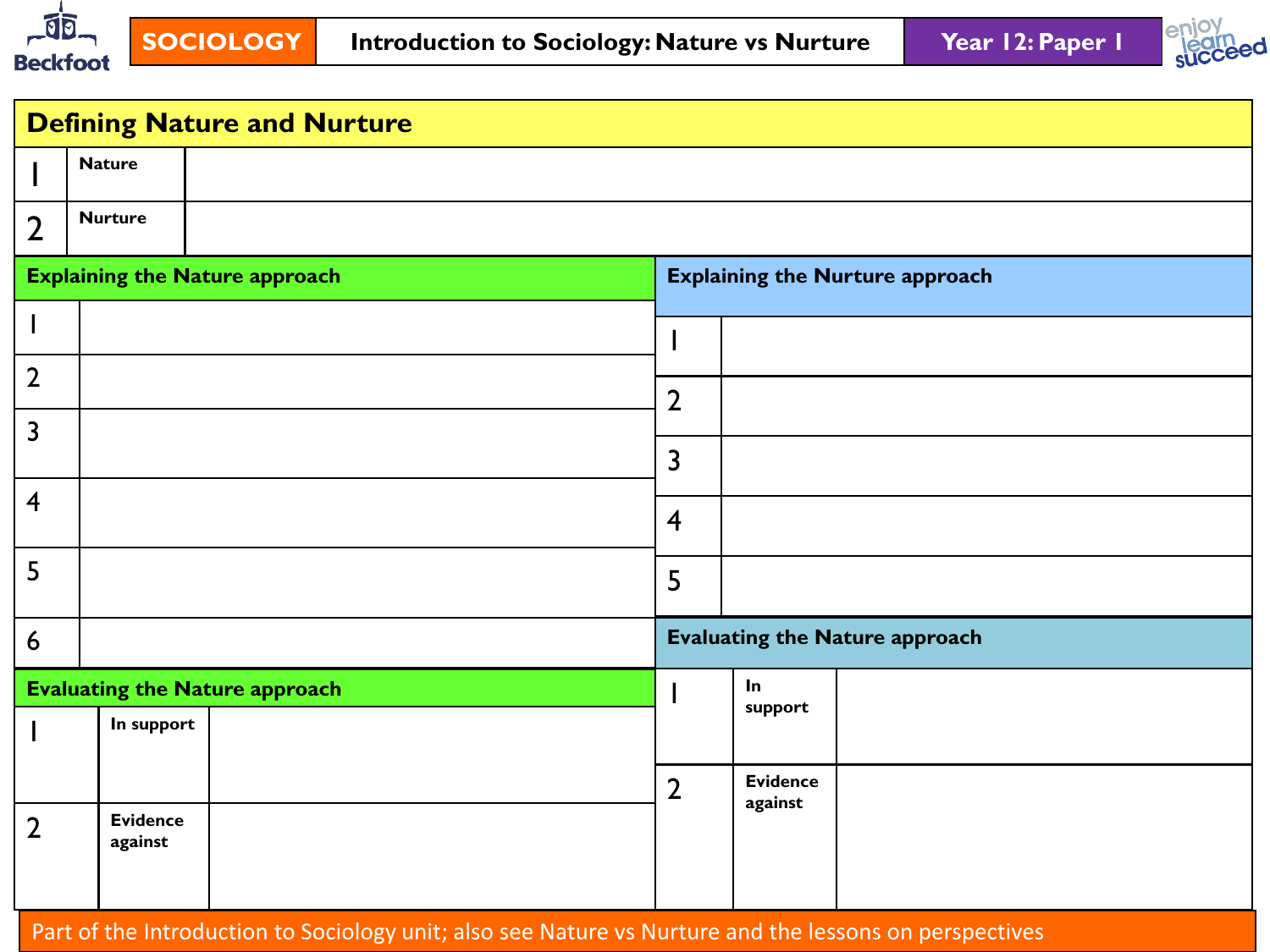

# **SOCIOLOGY Introduction to Sociology: Functionalism Year 12: Paper 1**



| <b>Key features of Functionalist Theory</b>                                                                |                                                                                                                                                                                                           |  |                         |                                                                                                                                                                 |                              | <b>Evaluation</b>                                                                                                                       |                                                                                 |                                                                               |
|------------------------------------------------------------------------------------------------------------|-----------------------------------------------------------------------------------------------------------------------------------------------------------------------------------------------------------|--|-------------------------|-----------------------------------------------------------------------------------------------------------------------------------------------------------------|------------------------------|-----------------------------------------------------------------------------------------------------------------------------------------|---------------------------------------------------------------------------------|-------------------------------------------------------------------------------|
| <b>Consensus theory</b>                                                                                    |                                                                                                                                                                                                           |  | cohesion and stability. | believes that the institutions of society work together to maintain social                                                                                      |                              | <b>Internal</b><br>criticism:                                                                                                           |                                                                                 | a) Indispensability-not all social<br>institutions are functionally           |
| <b>Structural theory</b><br>つ                                                                              |                                                                                                                                                                                                           |  |                         | Believes society shapes the individual.                                                                                                                         |                              | <b>MERTON</b>                                                                                                                           |                                                                                 | indispensable and that there are<br>functional alternatives.                  |
| <b>PARSONS</b><br><b>DURKHEIM</b>                                                                          |                                                                                                                                                                                                           |  |                         |                                                                                                                                                                 |                              |                                                                                                                                         | b) Functional Unity -Not all<br>social institutions are a tightly<br>linked as  |                                                                               |
| Institutions shape our<br>behaviour.                                                                       |                                                                                                                                                                                                           |  |                         | Organic analogy: society is similar to the human body                                                                                                           |                              |                                                                                                                                         | c) Universal Functionalism -<br>Not all the institutions of society             |                                                                               |
| Social solidarity and cohesion<br>are achieved and maintained                                              |                                                                                                                                                                                                           |  | $\overline{2}$          | System-Society and humans are systems of<br>interconnected and inter-dependent parts                                                                            |                              |                                                                                                                                         |                                                                                 | perform a positive function for<br>society, instead                           |
| through a socialisation process<br>Anomie:<br>3                                                            |                                                                                                                                                                                                           |  |                         | System needs-the human body has needs that must<br>be met and so does society. Institutions adapt to<br>meet these needs.                                       | $\overline{2}$               | <b>Marxist</b><br>criticism                                                                                                             | conformity is achieved via coercion<br>or ideological control<br>of the masses. |                                                                               |
| = Normlessness-threat to<br>social cohesion<br><b>Change undermines norms</b><br>without creating new ones |                                                                                                                                                                                                           |  | $\overline{\mathbf{4}}$ | Functions-Just as the organs of the body function for<br>the good of the whole so do social institutions,<br>which have evolved functions which benefit society | 3                            | <b>Action</b><br><b>Theory</b><br>criticism:<br><b>WRONG</b>                                                                            |                                                                                 | <b>Deterministic view of individuals-</b><br>ignores the role of free will    |
| Society is a system of external<br>social facts that shape                                                 |                                                                                                                                                                                                           |  |                         | as a whole.                                                                                                                                                     | <b>Application to topics</b> |                                                                                                                                         |                                                                                 |                                                                               |
| behaviour to meet the needs of<br>society.                                                                 |                                                                                                                                                                                                           |  | 5                       | Two means of maintaining value consensus and social<br>order are formal social control eg police and<br>informal social control eg media                        |                              | Family                                                                                                                                  | The nuclear family is the best fit for                                          |                                                                               |
| Social facts are things such as<br>institutions, norms and values                                          |                                                                                                                                                                                                           |  | 6                       | Individuals are integrated via socialisation and social                                                                                                         |                              |                                                                                                                                         | socialisation.                                                                  | society- it performs vital functions eg                                       |
| which exist external to the<br>individual and constrain them.                                              |                                                                                                                                                                                                           |  |                         | control<br>4 basic needs of society=                                                                                                                            | $\overline{2}$               | <b>Education</b>                                                                                                                        |                                                                                 | Based on meritocracy- students are<br>rewarded for their ability and effort - |
| Traditional society was based                                                                              |                                                                                                                                                                                                           |  |                         | Goal attainment: Political function<br>Adaptation: Economic function                                                                                            |                              |                                                                                                                                         |                                                                                 | equal opportunity exists for all.                                             |
| little division of labour-                                                                                 | Integration: Social harmony<br>Latency: unstated consequences of actions eg are 2<br>members of society were alike-<br>types of latency: Pattern Maintenance: Maintaining<br>strong collective conscience |  |                         |                                                                                                                                                                 |                              | This aids social cohesion and helps<br>to reinforce the collective<br>conscience, maintaining social order<br>eg via collective worship |                                                                                 |                                                                               |
| Modern society- division of<br>labour-weakens bonds and the                                                |                                                                                                                                                                                                           |  |                         | Management. Opportunities to release tension in a<br>safe way.                                                                                                  | 4                            | <b>Crime</b>                                                                                                                            |                                                                                 | Crime is inevitable and can be<br>functional for society.                     |
| on "mechanical solidarity"-<br>collective conscience                                                       |                                                                                                                                                                                                           |  | 7                       | value consensus through socialisation and Tension<br>Part of the Introduction to Sociology unit; also see Nature vs Nurture and the lessons on perspectives     | 3                            | <b>Religion</b>                                                                                                                         |                                                                                 |                                                                               |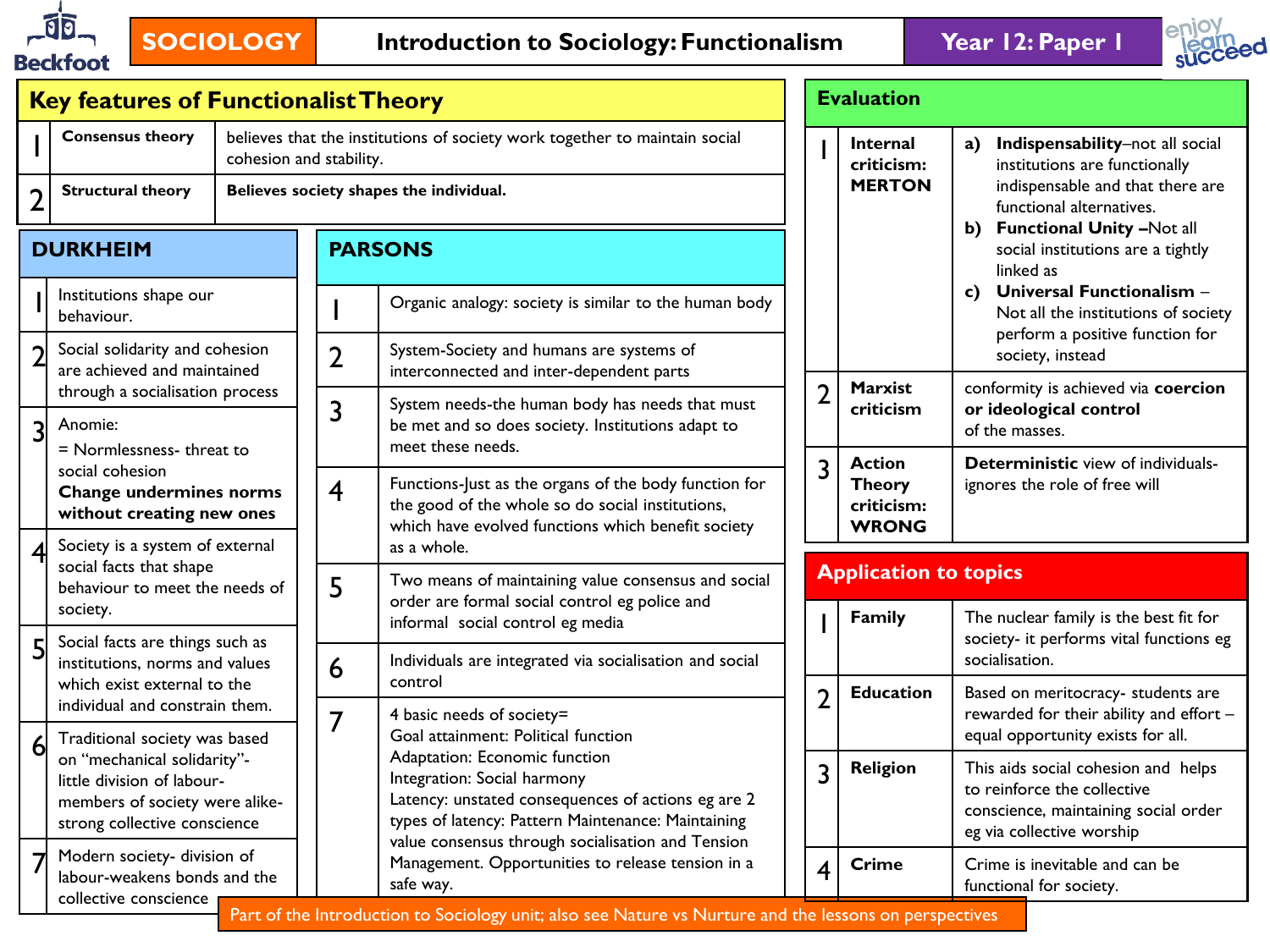



| <b>Key features of Functionalist Theory</b> |                         |                | <b>Evaluation</b>                            |
|---------------------------------------------|-------------------------|----------------|----------------------------------------------|
| <b>Consensus theory</b>                     |                         |                | Internal<br>criticism:<br><b>MERTON</b>      |
| <b>Structural theory</b><br>$\overline{2}$  |                         |                |                                              |
| <b>DURKHEIM</b>                             | <b>PARSONS</b>          |                |                                              |
|                                             |                         | $\overline{2}$ | Marxist<br>criticism                         |
|                                             | I                       |                |                                              |
| $\overline{2}$                              | $\overline{2}$          | $\overline{3}$ | <b>Action</b><br><b>Theory</b><br>criticism: |
|                                             | $\overline{\mathbf{3}}$ |                | <b>WRONG</b>                                 |
| 3                                           |                         |                |                                              |
|                                             | $\overline{4}$          |                |                                              |
| $\overline{4}$                              |                         |                | <b>Application to topics</b>                 |
|                                             | 5                       |                | Family                                       |
| 5                                           |                         |                |                                              |
|                                             |                         | $\overline{2}$ | <b>Education</b>                             |
| $\overline{6}$                              | 6                       |                |                                              |
|                                             | $\overline{7}$          | $\overline{3}$ | <b>Religion</b>                              |
| $\overline{7}$                              |                         | $\overline{4}$ | <b>Crime</b>                                 |
|                                             |                         |                |                                              |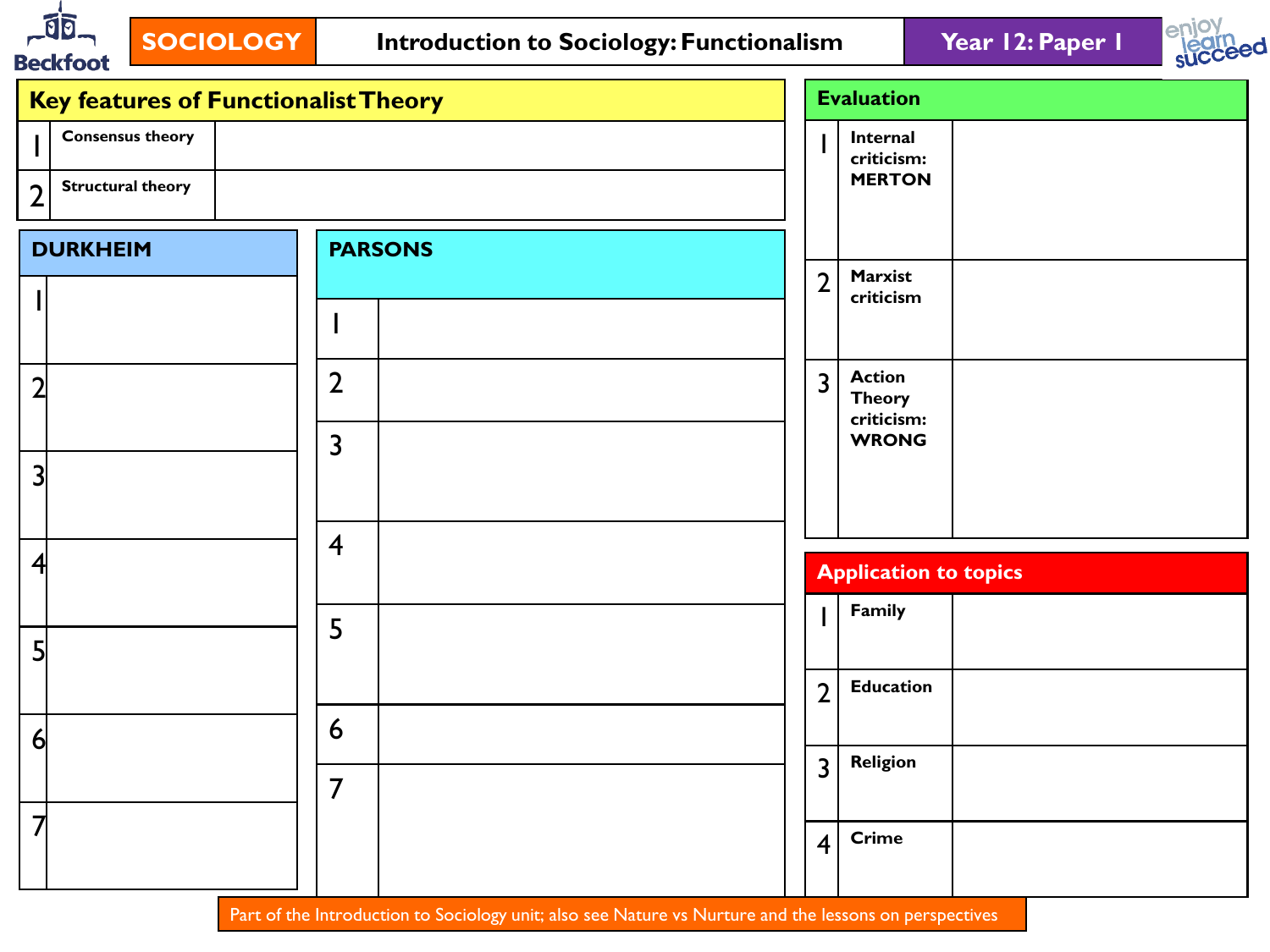| ថា<br><b>Beckfoot</b>                    | <b>SOCIOLOGY</b>                                                                                                                                                                                                    |                                                                                                                                 | <b>Introduction to Sociology:</b><br>The New Right approach |                                                                                                                                                                                                                                                                                                                                                                                                | Year 12: Paper 1                                                                                                                                                                                                           |  |  |  |  |
|------------------------------------------|---------------------------------------------------------------------------------------------------------------------------------------------------------------------------------------------------------------------|---------------------------------------------------------------------------------------------------------------------------------|-------------------------------------------------------------|------------------------------------------------------------------------------------------------------------------------------------------------------------------------------------------------------------------------------------------------------------------------------------------------------------------------------------------------------------------------------------------------|----------------------------------------------------------------------------------------------------------------------------------------------------------------------------------------------------------------------------|--|--|--|--|
|                                          | <b>Outline the New Right approach</b>                                                                                                                                                                               | <b>Evaluation</b>                                                                                                               |                                                             |                                                                                                                                                                                                                                                                                                                                                                                                |                                                                                                                                                                                                                            |  |  |  |  |
| When was it<br>popular?<br>Thatcherism   | In the 80s and 90s.<br>Against the backdrop of the collapse<br>of the Soviet Union and the decline<br>of Marxism<br>They supported a "laissez-faire"                                                                |                                                                                                                                 | $\vert$ )<br>2)<br>3)<br>4)<br>5)<br>6)                     | <b>Strengths</b><br>Led to the expansion of the middle classes<br>Encouraged efficiency in industry<br>Improved accountability<br>Aimed to reduce welfare dependency (reliance on benefits)                                                                                                                                                                                                    | Encouraged competition through marketisation and privatisation.<br>More people owned their own homes and shares in companies                                                                                               |  |  |  |  |
| and Reaganism                            | approach to economics- leave market<br>forces alone or the economy will be<br>damaged. Influenced by New Right<br>thinkers such as Hayek and Wilson                                                                 | $\overline{2}$                                                                                                                  | <b>Limitations</b><br>$\vert$ )<br>2)<br>3)                 | Class divide was created - working class unable to compete fairly<br>Divided the working class- the more affluent joined the middle classes                                                                                                                                                                                                                                                    |                                                                                                                                                                                                                            |  |  |  |  |
| <b>Economic policy</b><br>under Thatcher | Promoted privatisation of services such<br>as gas and the railways- people bought<br>shares.<br>Sold off council houses to promote home                                                                             | Mass unemployment<br>4)<br>Decline in industry<br>5)<br>Increased numbers claiming benefit<br>6)<br>Poverty trap- no safety net |                                                             |                                                                                                                                                                                                                                                                                                                                                                                                |                                                                                                                                                                                                                            |  |  |  |  |
|                                          | ownership.<br>Closed inefficient businesses eg mining                                                                                                                                                               |                                                                                                                                 | <b>Application to topics</b>                                |                                                                                                                                                                                                                                                                                                                                                                                                |                                                                                                                                                                                                                            |  |  |  |  |
|                                          | More benefits were based on means-<br>testing- had to qualify for them.<br>Marketisation of education- to encourage<br>competition and accountability                                                               |                                                                                                                                 | Family                                                      | Nuclear family is the best fit for society.                                                                                                                                                                                                                                                                                                                                                    | Reject other family types, dislike women working and the effects of the<br>rise of feminism on the family, blame the rise in lone parenthood and the                                                                       |  |  |  |  |
| Back to Basics -<br>John Major           | Promoted a return to family values and a<br>crackdown on benefit scroungers.                                                                                                                                        |                                                                                                                                 |                                                             |                                                                                                                                                                                                                                                                                                                                                                                                | decline in marriage and also policies that support alternative families,<br>reject same-sex families, reject liberal abortion and contraceptive policy.                                                                    |  |  |  |  |
|                                          | Wanted to increase personal<br>$\overline{2}$<br>responsibility to reduce welfare<br>dependency.<br>Targeted lone parent families                                                                                   |                                                                                                                                 | <b>Education</b>                                            | efforts and abilities.                                                                                                                                                                                                                                                                                                                                                                         | Believe the education system is meritocratic-you are rewarded by your<br>However, critical of a one-size fits all system- need more marketisation-<br>competition, choice, accountability and provate services to make the |  |  |  |  |
| <b>MURRAY-The</b><br>Underclass          | Society has an underclass of people-<br>unsocialised and violent. They are welfare<br>dependent and a drain on taxpayers<br>money.<br>Believed the rise in lone parenthood and<br>permissive attitudes led to this. | 3                                                                                                                               | <b>Crime</b>                                                | system more efficient.<br>Believe permissive attitudes and the rise of the underclass and lone parent<br>families has led to a rise in crime.<br>People lack adequate socialisation and so choose to commit crime.<br>To reduce crime the costs of crime should be high and the benefits should<br>be low eg. Tough sentencing, more stop and search and anti-theft devices<br>should be used. |                                                                                                                                                                                                                            |  |  |  |  |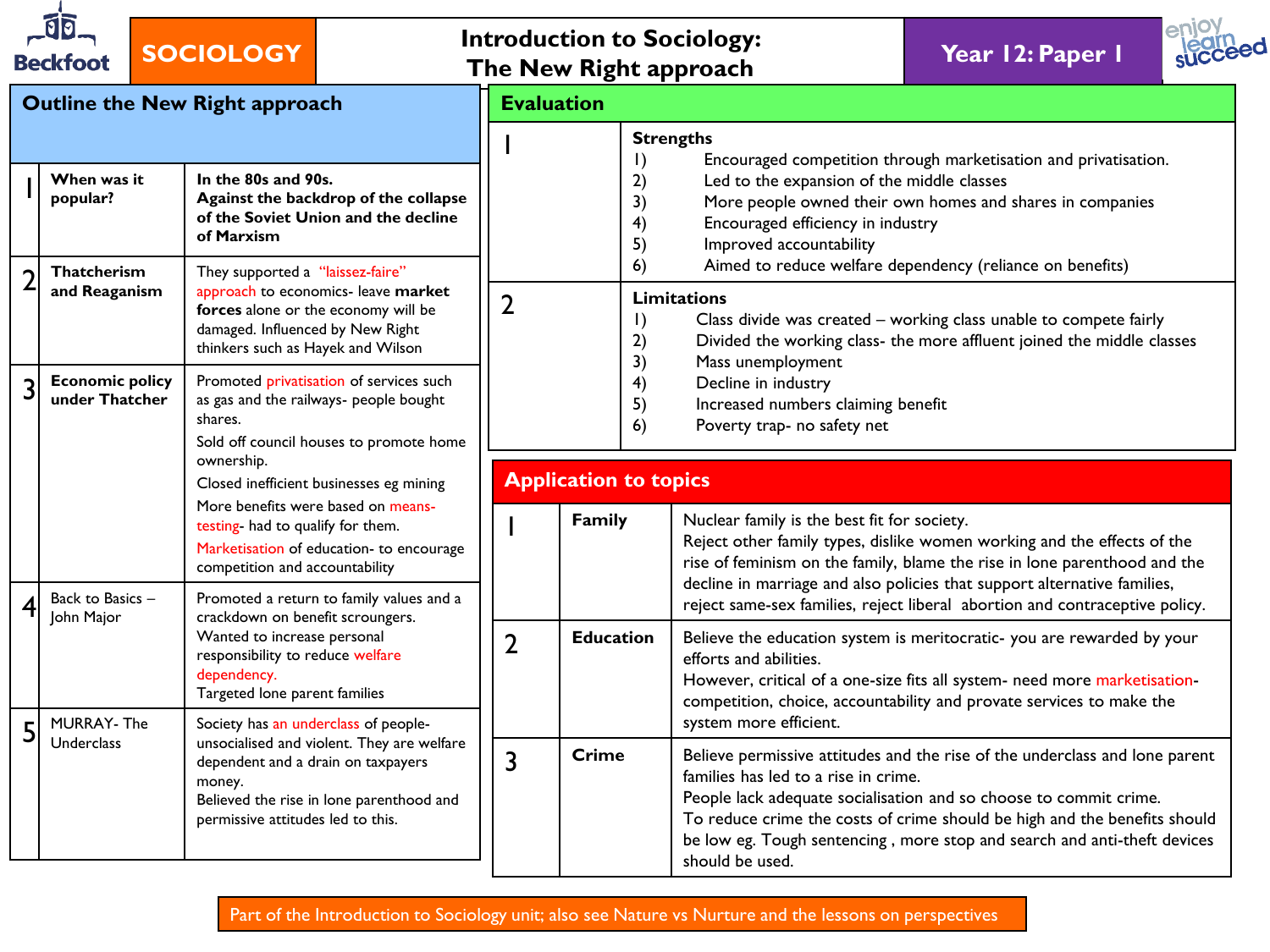|                | $\sqrt{2}$<br><b>Beckfoot</b>            | <b>SOCIOLOGY</b>                      |                |                              | <b>Introduction to Sociology:</b><br>The New Right approach | Year 12: Paper 1 |  |  |  |  |  |
|----------------|------------------------------------------|---------------------------------------|----------------|------------------------------|-------------------------------------------------------------|------------------|--|--|--|--|--|
|                |                                          | <b>Outline the New Right approach</b> |                | <b>Evaluation</b>            |                                                             |                  |  |  |  |  |  |
|                |                                          |                                       |                |                              | Strengths                                                   |                  |  |  |  |  |  |
|                | When was it<br>popular?                  |                                       |                |                              |                                                             |                  |  |  |  |  |  |
|                | Thatcherism<br>and Reaganism             |                                       | $\overline{2}$ |                              | <b>Limitations</b>                                          |                  |  |  |  |  |  |
| 3              | <b>Economic policy</b><br>under Thatcher |                                       |                |                              |                                                             |                  |  |  |  |  |  |
|                |                                          |                                       |                | <b>Application to topics</b> |                                                             |                  |  |  |  |  |  |
|                |                                          |                                       |                | Family                       |                                                             |                  |  |  |  |  |  |
| 4              | Back to Basics -<br>John Major           |                                       |                |                              |                                                             |                  |  |  |  |  |  |
|                |                                          |                                       | $\overline{2}$ | <b>Education</b>             |                                                             |                  |  |  |  |  |  |
| 5 <sup>1</sup> | MURRAY- The<br>Underclass                |                                       |                |                              |                                                             |                  |  |  |  |  |  |
|                |                                          |                                       | $\overline{3}$ | <b>Crime</b>                 |                                                             |                  |  |  |  |  |  |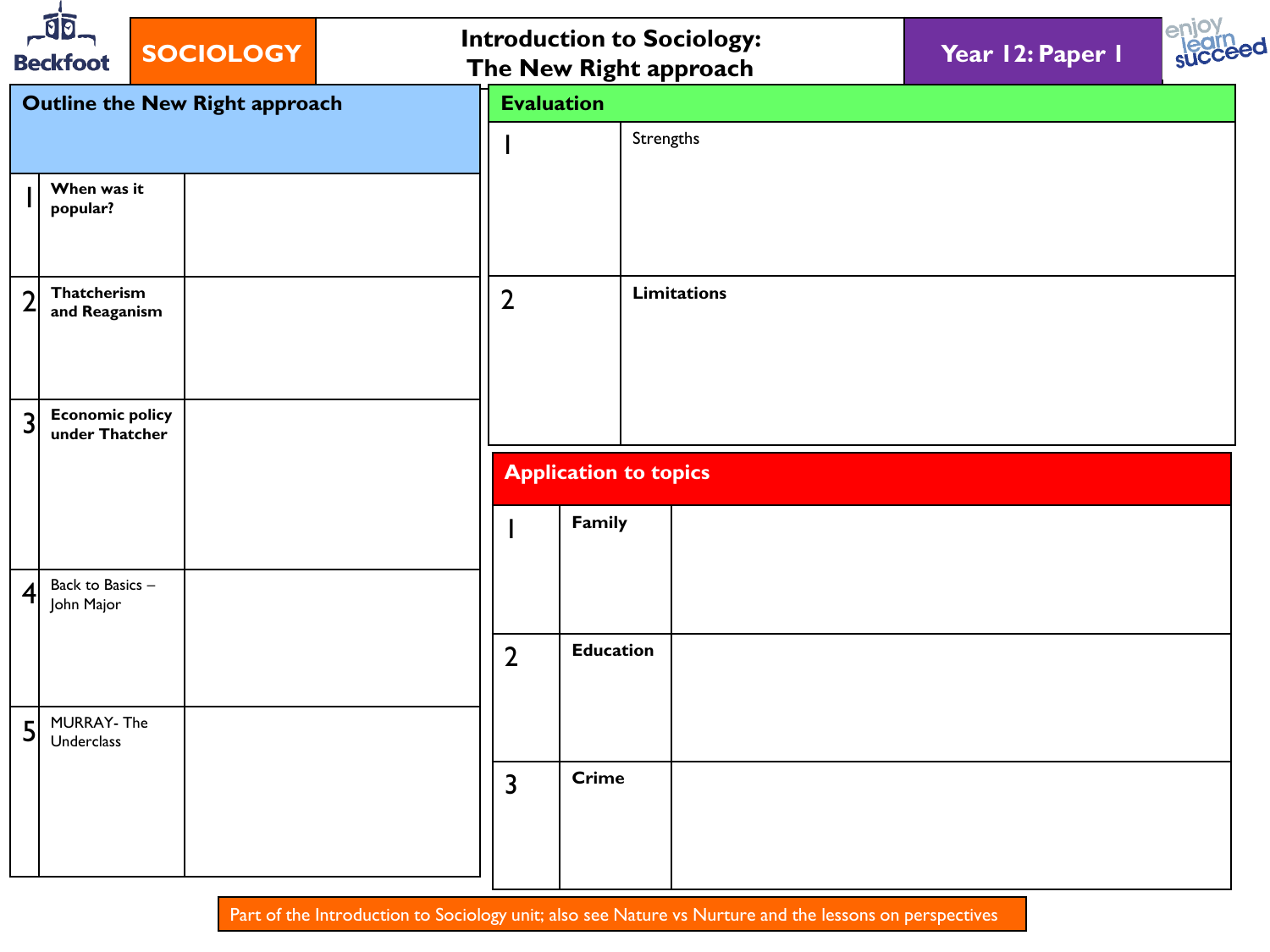



|                | <b>Key features of Marxism</b>                                                                                    |                                                                                                                                                                 |                                                                                                                                                                                                                                                                                                                                                                                       |                | <b>Evaluation of Marxism</b>                                                                              |                                                                                                                                                                                                                                         |  |
|----------------|-------------------------------------------------------------------------------------------------------------------|-----------------------------------------------------------------------------------------------------------------------------------------------------------------|---------------------------------------------------------------------------------------------------------------------------------------------------------------------------------------------------------------------------------------------------------------------------------------------------------------------------------------------------------------------------------------|----------------|-----------------------------------------------------------------------------------------------------------|-----------------------------------------------------------------------------------------------------------------------------------------------------------------------------------------------------------------------------------------|--|
|                | <b>Structural/ Top-down</b>                                                                                       |                                                                                                                                                                 | Society shapes the individual.                                                                                                                                                                                                                                                                                                                                                        |                |                                                                                                           | <b>Strengths</b><br>I) It explains the importance of wider social forces eg the                                                                                                                                                         |  |
| 2              | <b>Conflict</b>                                                                                                   |                                                                                                                                                                 | Society is based upon inequality and conflict between social<br>groups                                                                                                                                                                                                                                                                                                                |                |                                                                                                           | economic base<br>2) It offers a solution to inequality-communism<br>3) It supports the role of unions in workplaces                                                                                                                     |  |
|                | <b>Outline Marxism</b>                                                                                            |                                                                                                                                                                 |                                                                                                                                                                                                                                                                                                                                                                                       |                |                                                                                                           | 4) It has been influential in shaping societies such as the Soviet<br>Union and China                                                                                                                                                   |  |
|                | <b>Karl Marx</b>                                                                                                  | 1818-83                                                                                                                                                         | Revolutionary Socialist - Author of the Communist Manifesto<br>Influential Economist (wrote Das Kapital)<br>Marx was critical of capitalism -he argued that it created a class<br>struggle in society.                                                                                                                                                                                | $\overline{2}$ |                                                                                                           | <b>Limitations</b><br>I) It over-exaggerates the importance of economic<br>relationships<br>Interactionists would say that the individual is<br>2)                                                                                      |  |
| $\overline{2}$ | Capitalism                                                                                                        | the state.                                                                                                                                                      | an economic and political system in which a country's trade and<br>industry are controlled by private owners for profit, rather than by                                                                                                                                                                                                                                               |                |                                                                                                           | ignored<br>3) Capitalism has proven to be popular<br>It is an unscientific theory (Popper)<br>4)<br>5) Feminists - women are ignored                                                                                                    |  |
| 3              | <b>Structure of</b><br>society                                                                                    | Marx believed society could be divided into 2 parts;<br>Infrastructure: the economic base consisting of;<br>The means of production: land, factories, machinery |                                                                                                                                                                                                                                                                                                                                                                                       |                | <b>Application to topics</b>                                                                              |                                                                                                                                                                                                                                         |  |
|                |                                                                                                                   |                                                                                                                                                                 | The relations of production-relations between owners and workers<br>Superstructure: institutions such as the family                                                                                                                                                                                                                                                                   |                | Family                                                                                                    | ENGELS: The family is a prop for capitalism-<br>Women reproduce and raise the next generation of<br>obedient workers. The family is also a unit of<br>consumption-supporting ruling class interests in                                  |  |
| 4              | <b>Two classes</b>                                                                                                | production                                                                                                                                                      | Bourgeoisie- small wealthy and powerful group who own means of                                                                                                                                                                                                                                                                                                                        |                |                                                                                                           | profit.                                                                                                                                                                                                                                 |  |
|                |                                                                                                                   |                                                                                                                                                                 | Proletariat- a larger, poorer and less powerful group who only have<br>their labour to sell- they are exploited by the bourgeoisie to obtain<br>more surplus value (profit)<br>There is a class conflict because both groups have different<br>interests- Bourgeoisie = profit and Proletariat= higher wages-neither<br>one can be met without creating conflict between the classes. | $\overline{2}$ |                                                                                                           | <b>Education</b><br>ALTHUSSER: Education supports capitalism-<br>It legitimates inequalities- suggests the system is<br>meritocratic (rewards based on ability) when this is a<br>myth<br>It reproduces the next generation of obedient |  |
| 5              | <b>False class</b><br><b>Consciousness</b>                                                                        |                                                                                                                                                                 | The Proletariat are obedient and unaware of their own exploitation<br>through coercion (eg the law) or through ideology (ruling class<br>values are passed on by institutions such as the media)<br>They are detached from their work $=$ alienation                                                                                                                                  | $\overline{3}$ | <b>Crime</b>                                                                                              | workers<br>CHAMBLISS: Laws are created and enforced to<br>punish and control the Proletariat- crimes of the<br>powerful go unpunished                                                                                                   |  |
| 6              | <b>Revolution and</b><br>Communism                                                                                | People will become class conscious over time.<br>They will rise up and take political action together.<br>They will overthrow the capitalist class.             |                                                                                                                                                                                                                                                                                                                                                                                       | $\overline{4}$ | <b>Beliefs</b>                                                                                            | It is the "opiate of the masses"- to dull the pain of<br>capitalism eg exploitation and inequality                                                                                                                                      |  |
|                | They will replace capitalism with communism- a system whereby the<br>means of production are the property of all. |                                                                                                                                                                 |                                                                                                                                                                                                                                                                                                                                                                                       |                | Part of the Introduction to Sociology unit; also see Nature vs Nurture and<br>the lessons on perspectives |                                                                                                                                                                                                                                         |  |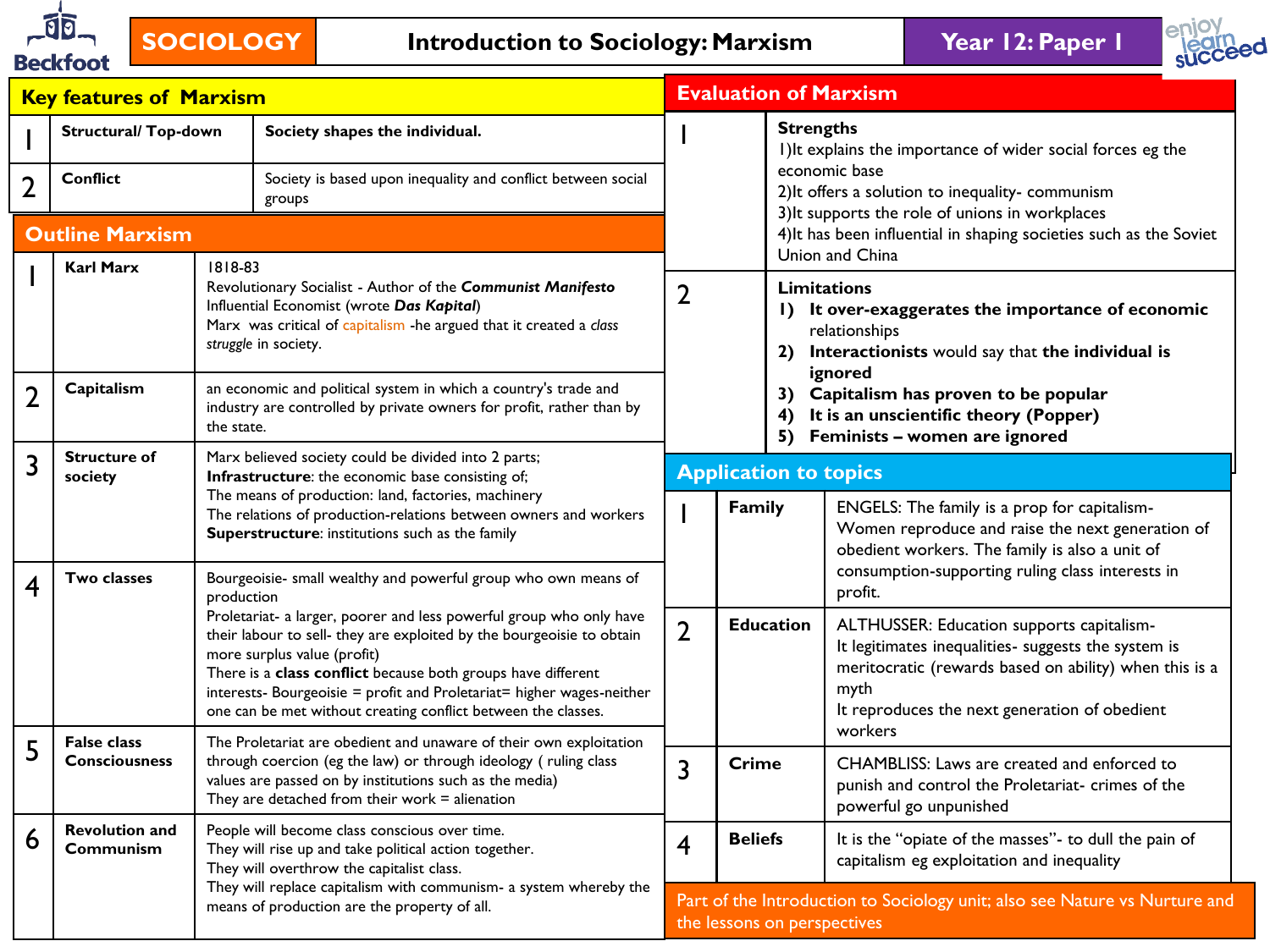



|                         | <b>DECISION</b>                     |                         |                  |                              |                                                                            |
|-------------------------|-------------------------------------|-------------------------|------------------|------------------------------|----------------------------------------------------------------------------|
|                         | <b>Key features of Marxism</b>      |                         |                  | <b>Evaluation of Marxism</b> |                                                                            |
|                         | Structural/ Top-down                |                         |                  | <b>Strengths</b>             |                                                                            |
| $\overline{2}$          | <b>Conflict</b>                     |                         |                  |                              |                                                                            |
|                         | <b>Outline Marxism</b>              |                         |                  |                              |                                                                            |
|                         | <b>Karl Marx</b>                    | $\overline{2}$          |                  | <b>Limitations</b>           |                                                                            |
| $\overline{2}$          | Capitalism                          |                         |                  |                              |                                                                            |
| 3                       | <b>Structure of</b><br>society      |                         |                  | <b>Application to topics</b> |                                                                            |
|                         |                                     |                         | Family           |                              |                                                                            |
| $\overline{\mathbf{4}}$ | Two classes                         |                         |                  |                              |                                                                            |
|                         |                                     | $\overline{2}$          | <b>Education</b> |                              |                                                                            |
| 5                       | False class<br><b>Consciousness</b> | $\overline{\mathbf{3}}$ | <b>Crime</b>     |                              |                                                                            |
| 6                       | <b>Revolution and</b><br>Communism  | $\overline{4}$          | <b>Beliefs</b>   |                              |                                                                            |
|                         |                                     |                         |                  | the lessons on perspectives  | Part of the Introduction to Sociology unit; also see Nature vs Nurture and |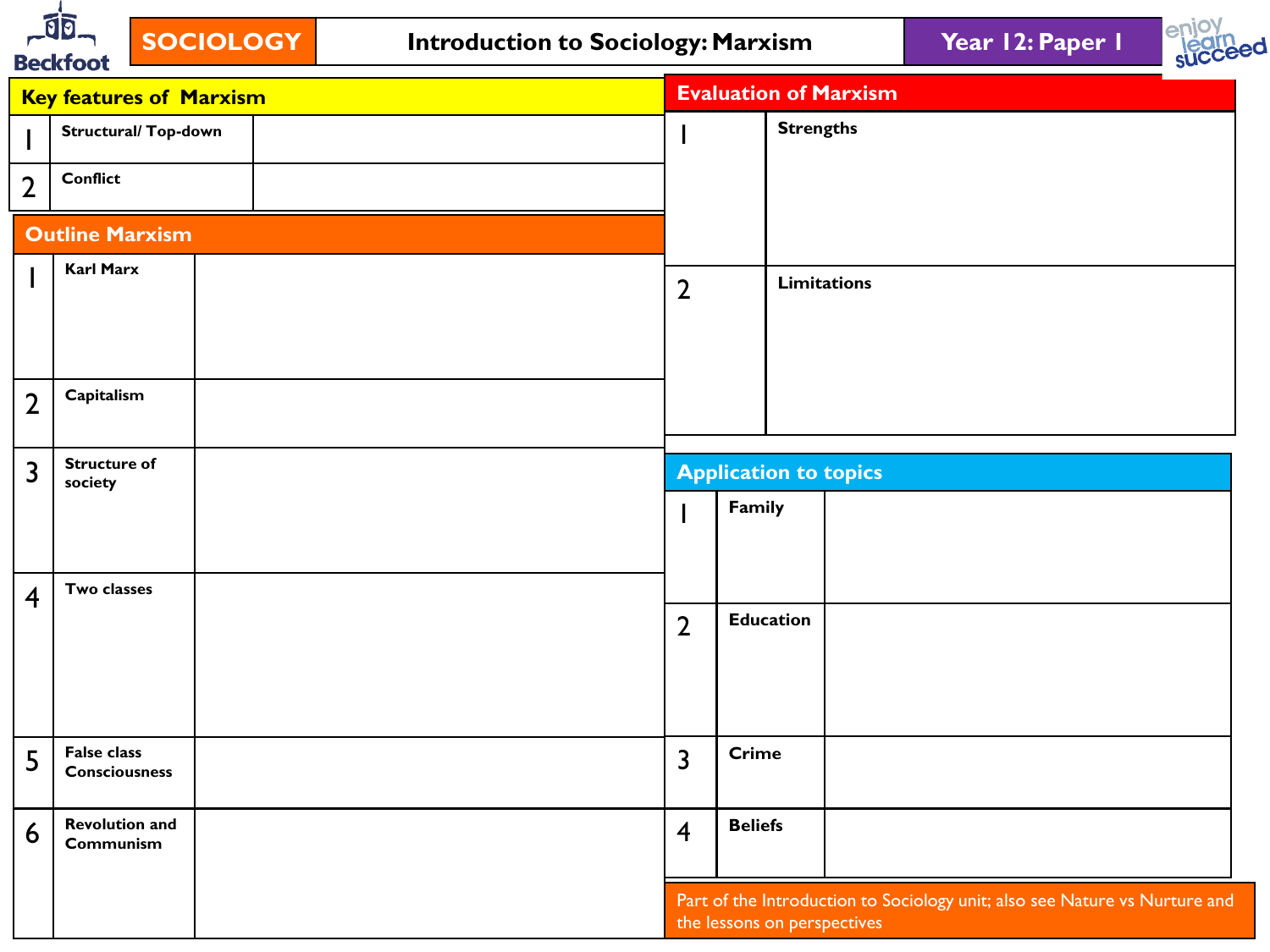

# **SOCIOLOGY Introduction to Sociology: Feminism Year 12: Paper 1**



|                | <b>Key features of Feminism</b>                  |                                                                                                                                                                                                                                                                                                                                                                         | <b>Waves of Feminism</b> |                      |                                                                                                                                                                                                                                                                                                                                                                                      |  |  |  |
|----------------|--------------------------------------------------|-------------------------------------------------------------------------------------------------------------------------------------------------------------------------------------------------------------------------------------------------------------------------------------------------------------------------------------------------------------------------|--------------------------|----------------------|--------------------------------------------------------------------------------------------------------------------------------------------------------------------------------------------------------------------------------------------------------------------------------------------------------------------------------------------------------------------------------------|--|--|--|
|                |                                                  |                                                                                                                                                                                                                                                                                                                                                                         |                          |                      | 19th century Suffragettes- campaigned for the right to vote- tactics included<br>vandalism, hunger strikes, marches-all women over 21 given the vote in 1928                                                                                                                                                                                                                         |  |  |  |
|                | <b>Structural/Top-</b><br>down                   | They see that society shapes the<br>individual                                                                                                                                                                                                                                                                                                                          | $\overline{2}$           |                      | Women's liberation movement- 1960s and reached a height in the<br>1970s/1980s. They were concerned about                                                                                                                                                                                                                                                                             |  |  |  |
| $\overline{2}$ | <b>Conflict</b>                                  | They believe that the source of conflict is<br>between men and women in a patriarchal                                                                                                                                                                                                                                                                                   |                          |                      | equal pay, equal education and opportunities, better childcare, free contraception and<br>abortion and raising women's awareness.                                                                                                                                                                                                                                                    |  |  |  |
| 3              | Patriarchy                                       | society<br>Male domination and oppression of women -                                                                                                                                                                                                                                                                                                                    | $\overline{3}$           | patriarchal control. | Walker- early 1990s- no universal experience of womanhood- they<br>celebrate their differences from men and express femininity without                                                                                                                                                                                                                                               |  |  |  |
|                |                                                  | this exists within all institutions according to<br>Feminists                                                                                                                                                                                                                                                                                                           | $\overline{4}$           |                      | Feminist communities have taken advantage of new technologies in a<br>global society to grow support and organise activism online                                                                                                                                                                                                                                                    |  |  |  |
|                | <b>Outline Feminist approaches</b>               |                                                                                                                                                                                                                                                                                                                                                                         |                          |                      | <b>Evaluation</b>                                                                                                                                                                                                                                                                                                                                                                    |  |  |  |
|                | <b>Liberal Feminism</b>                          | Interested in the issue of legal equality.<br>They are concerned with Equal Pay and Sex Discrimination law.<br>They work with policymakers to ensure reform is equal.<br>Gender is a social construct- change in socialisation can lead to<br>gender equality                                                                                                           |                          |                      | + Equal Pay Act and Sex Discrimination acts, Abortion Law and<br>contraception laws are seen as evidence of success -faith in progress<br>-the battle is far from over as there is still a gender pay gap in the UK and a<br>glass ceiling for professional women.                                                                                                                   |  |  |  |
| $\overline{2}$ | <b>Radical</b><br><b>Feminism</b>                | Patriarchy is universal- all women in all societies are oppressed by<br>men. Eg Germaine Greer, Shulamith Firestone. This occurs in both<br>public and private spheres<br>Women have values and identities imposed upon them by men.<br>They advocate separatism - no heterosexual relationship could<br>ever be equal-, political lesbianism and consciousness-raising |                          |                      | +Women began to question equality in the private sphere<br>-Less optimistic about gender equality<br>-Ignores the value some women gain from being a wife and mother                                                                                                                                                                                                                 |  |  |  |
| 3              | <b>Marxist</b><br><b>Feminism</b>                | argue that working-class women are exploited by both patriarchy<br>and capitalism. Their subordination arises from their status as<br>unpaid workers or a reserve army of labour Eg Ansley and Barrett<br>Women also absorb the frustration felt by their husbands as<br>exploited workers. They provide the next generation of workers.                                |                          |                      | + There is evidence to show that women have been a reserve army of<br>labour in the past and present- during wartime but also more women work<br>in part-time positions. There is also a gender pay gap in the UK.<br>-Many women have take some of the top positions in society today due to<br>improvements in education. Male unemployment has become a more<br>pressing concern. |  |  |  |
| 4              | Difference and<br>Post-structuralist<br>feminism | Reject the view that women are an homogenous group (all the<br>same) as class, ethnicity and sexuality can affect women's<br>experiences differently in society.<br>Women are not a single body sharing the same essence- critical of<br>white middle class women in mainstream feminist movements who<br>claim to speak for all women. Eg Butler                       |                          |                      | + Embraces the different experiences people now have in a postmodern<br>and global society<br>-It makes it difficult for women to come together as one community to<br>fight patriarchy.<br>Part of the Introduction to Sociology unit; also see<br>Nature vs Nurture and the lessons on perspectives                                                                                |  |  |  |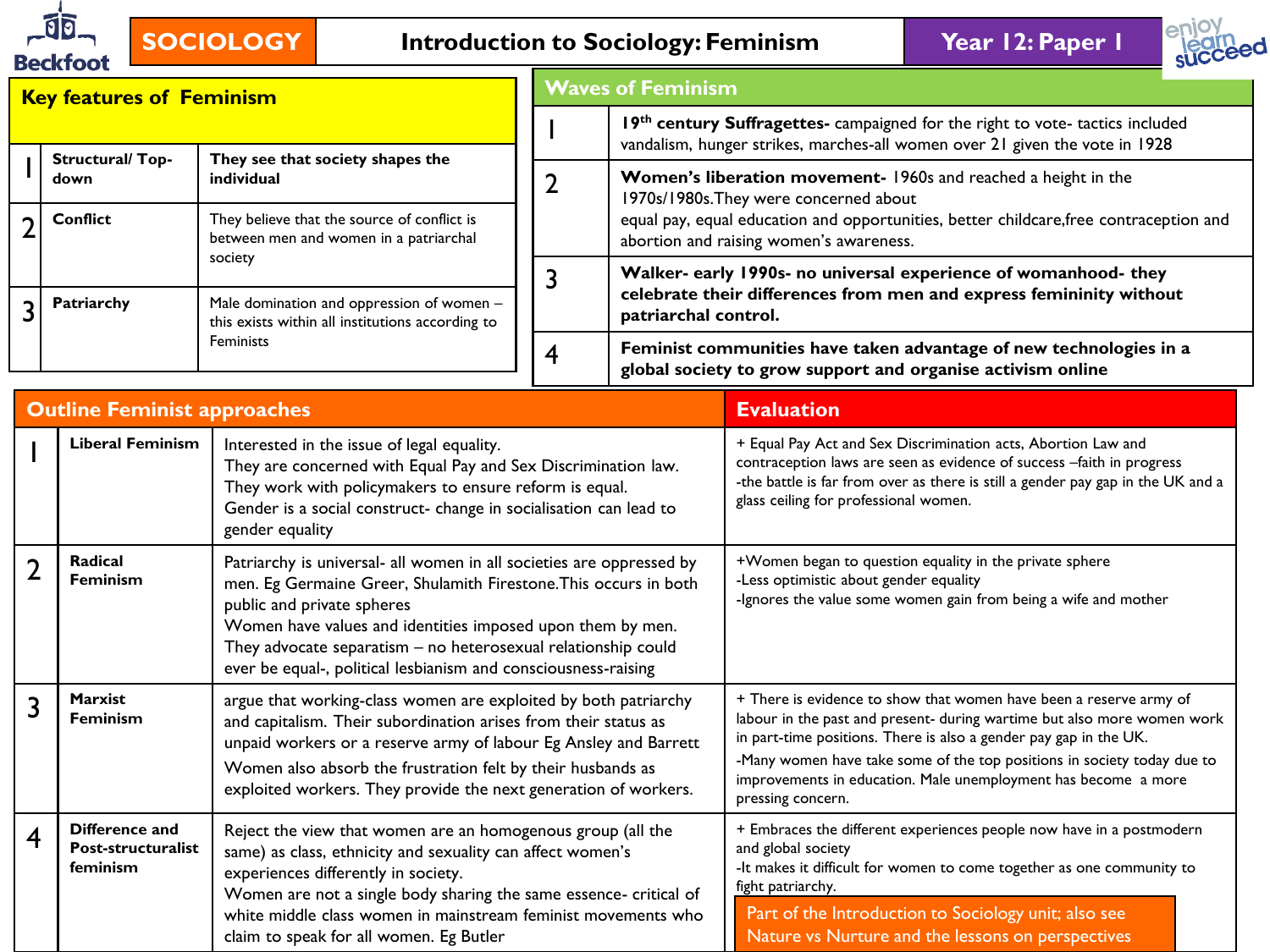|                | $-10$<br><b>Beckfoot</b>        | <b>SOCIOLOGY</b> |   | <b>Introduction to Sociology: Feminism</b> | Year 12: Paper I | <b>SUCCeed</b> |
|----------------|---------------------------------|------------------|---|--------------------------------------------|------------------|----------------|
|                | <b>Key features of Feminism</b> |                  |   | <b>Waves of Feminism</b>                   |                  |                |
|                | Structural/Top-                 |                  |   |                                            |                  |                |
| $\overline{2}$ | down<br><b>Conflict</b>         |                  |   |                                            |                  |                |
|                |                                 |                  |   |                                            |                  |                |
| $\overline{3}$ | Patriarchy                      |                  | 4 |                                            |                  |                |

|                | <b>Outline Feminist approaches</b>               | <b>Evaluation</b>                                    |
|----------------|--------------------------------------------------|------------------------------------------------------|
|                | <b>Liberal Feminism</b>                          |                                                      |
| $\overline{2}$ | Radical<br>Feminism                              |                                                      |
| 3              | Marxist<br>Feminism                              |                                                      |
| $\overline{4}$ | Difference and<br>Post-structuralist<br>feminism | Part of the Introduction to Sociology unit; also see |
|                |                                                  | Nature vs Nurture and the lessons on perspectives    |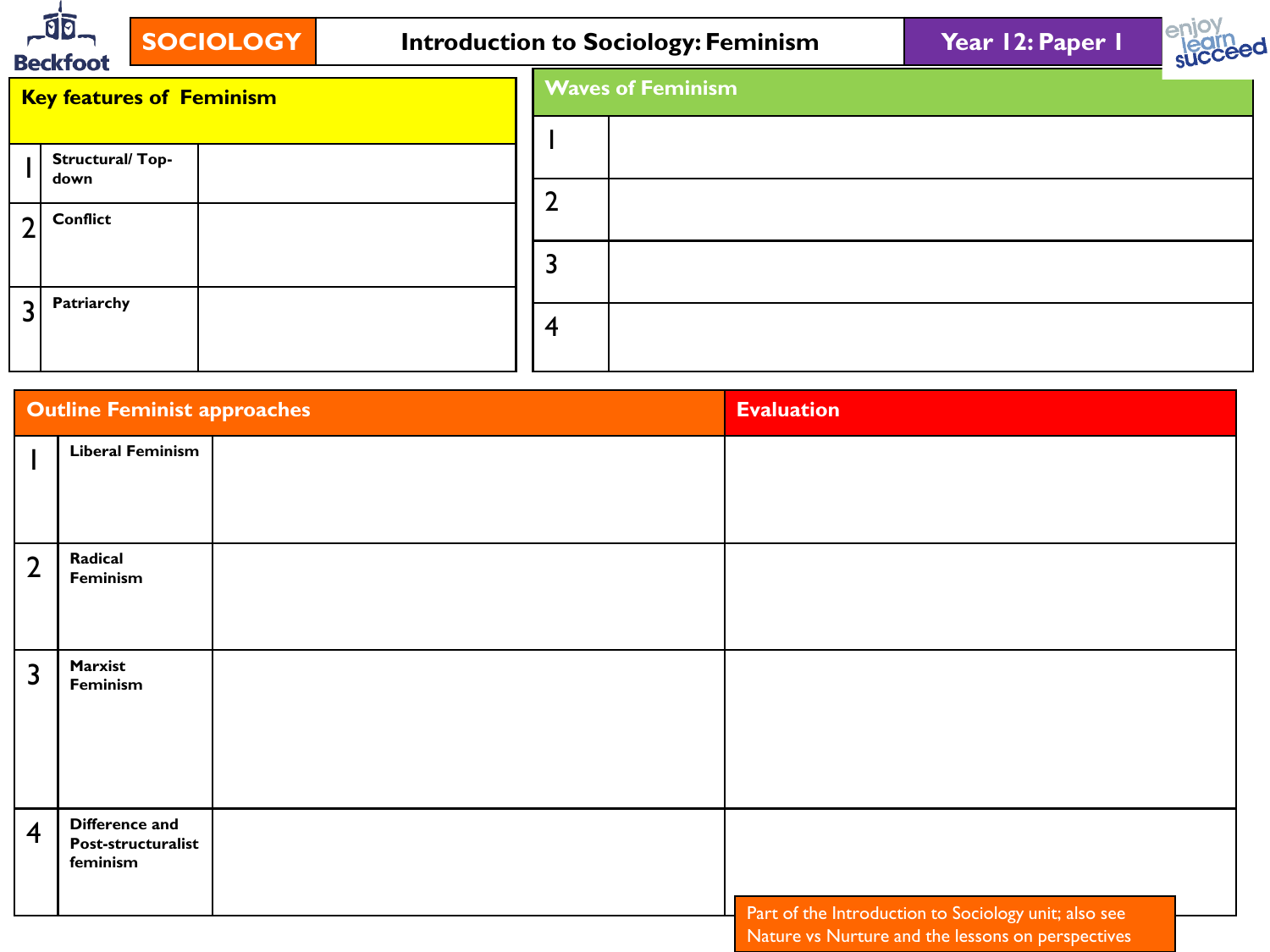



|                                                                                                                                                                                                       |                                                                                              |  | <b>Key features of Interactionism</b>                                                                                                                                                                             |                         |                                                                                                                          |  |  |
|-------------------------------------------------------------------------------------------------------------------------------------------------------------------------------------------------------|----------------------------------------------------------------------------------------------|--|-------------------------------------------------------------------------------------------------------------------------------------------------------------------------------------------------------------------|-------------------------|--------------------------------------------------------------------------------------------------------------------------|--|--|
|                                                                                                                                                                                                       | <b>Social action</b>                                                                         |  | The individual shapes society. Individuals construct their own reality.<br>Symbolic interactionism was developed by Mead.                                                                                         |                         |                                                                                                                          |  |  |
|                                                                                                                                                                                                       | <b>Key Terms</b>                                                                             |  |                                                                                                                                                                                                                   |                         | <b>Evaluation</b>                                                                                                        |  |  |
|                                                                                                                                                                                                       | Meanings                                                                                     |  | Humans interact in terms of meanings which make sense of actions,<br>objects and events-they provide a definition of a situation which                                                                            |                         | Strength: Explores the idea of free will.                                                                                |  |  |
| $\overline{2}$                                                                                                                                                                                        | Role-taking                                                                                  |  | directs people how to act.<br>Putting yourself in the place of others and interpreting others'                                                                                                                    | 2                       | Strength: Helps us to understand the impact of labelling<br>in education.                                                |  |  |
|                                                                                                                                                                                                       |                                                                                              |  | responses.                                                                                                                                                                                                        | 3                       | Strength: Has helped us in developing new ways of                                                                        |  |  |
| 3                                                                                                                                                                                                     | Self / self and                                                                              |  | When role-taking individuals look back at themselves-they develop a                                                                                                                                               |                         | dealing with offenders in rehabilitation                                                                                 |  |  |
|                                                                                                                                                                                                       | others                                                                                       |  | concept of self. This happens when we play a make-believe role. With<br>an awareness of self a person sets their own goals and guides their<br>own actions-by role-taking they are aware of what others expect of | $\overline{\mathbf{4}}$ | Strength: Helps us to gain an insight into the meaning<br>behind our interactions.                                       |  |  |
|                                                                                                                                                                                                       |                                                                                              |  | them. They are an individual and a member of society.                                                                                                                                                             | 5                       | Strength: Helps us to understand the social construction                                                                 |  |  |
| 4                                                                                                                                                                                                     | Looking glass self                                                                           |  | A person's picture of self comes from their perception of how others                                                                                                                                              |                         | of statistics eg crime.                                                                                                  |  |  |
|                                                                                                                                                                                                       |                                                                                              |  | see them.                                                                                                                                                                                                         | 6                       | Weakness: Marxists-Ignores the role of powerful groups<br>in a capitalist society- Not just individuals being labelled-  |  |  |
| 5                                                                                                                                                                                                     | Labelling                                                                                    |  | BECKER stated that a label is a definition of a person applied by                                                                                                                                                 |                         | the Proletariat as a whole are being exploited.                                                                          |  |  |
|                                                                                                                                                                                                       |                                                                                              |  | others eg typical delinquent                                                                                                                                                                                      | 7                       | Weakness: Feminists - ignores the patriarchal controls                                                                   |  |  |
| 6                                                                                                                                                                                                     | Self-fulfilling<br>prophecy                                                                  |  | A prediction that comes true as a result of labelling or via the looking<br>glass self. People will act in the way they believe others see them.                                                                  |                         | at work in society- men have the power to apply labels<br>to women which may control or restrict their<br>opportunities. |  |  |
| 7                                                                                                                                                                                                     | <b>Master Status</b><br>this occurs as a result of labelling eg criminal overrides status of |  | This is a dominant status which overrides all others held by a person -<br>father, husband, colleague                                                                                                             | 8                       | Weakness: Functionalists- statistics are social facts not<br>social constructs.                                          |  |  |
|                                                                                                                                                                                                       | <b>Labelling theory examples</b>                                                             |  |                                                                                                                                                                                                                   |                         |                                                                                                                          |  |  |
|                                                                                                                                                                                                       |                                                                                              |  | Education- teacher labels student as a low achiever- the student receives less attention and praise-the self-fulfilling prophecy will be educational failure                                                      |                         |                                                                                                                          |  |  |
| 2                                                                                                                                                                                                     |                                                                                              |  | Crime- a person commits a minor crime- they are labelled criminal by the courts-they are treated differently by members of the public-the individual                                                              |                         |                                                                                                                          |  |  |
| takes on the master status of criminal and commits more crime (self-fulfilling prophecy)<br>Part of the Introduction to Sociology unit; also see<br>Nature vs Nurture and the lessons on perspectives |                                                                                              |  |                                                                                                                                                                                                                   |                         |                                                                                                                          |  |  |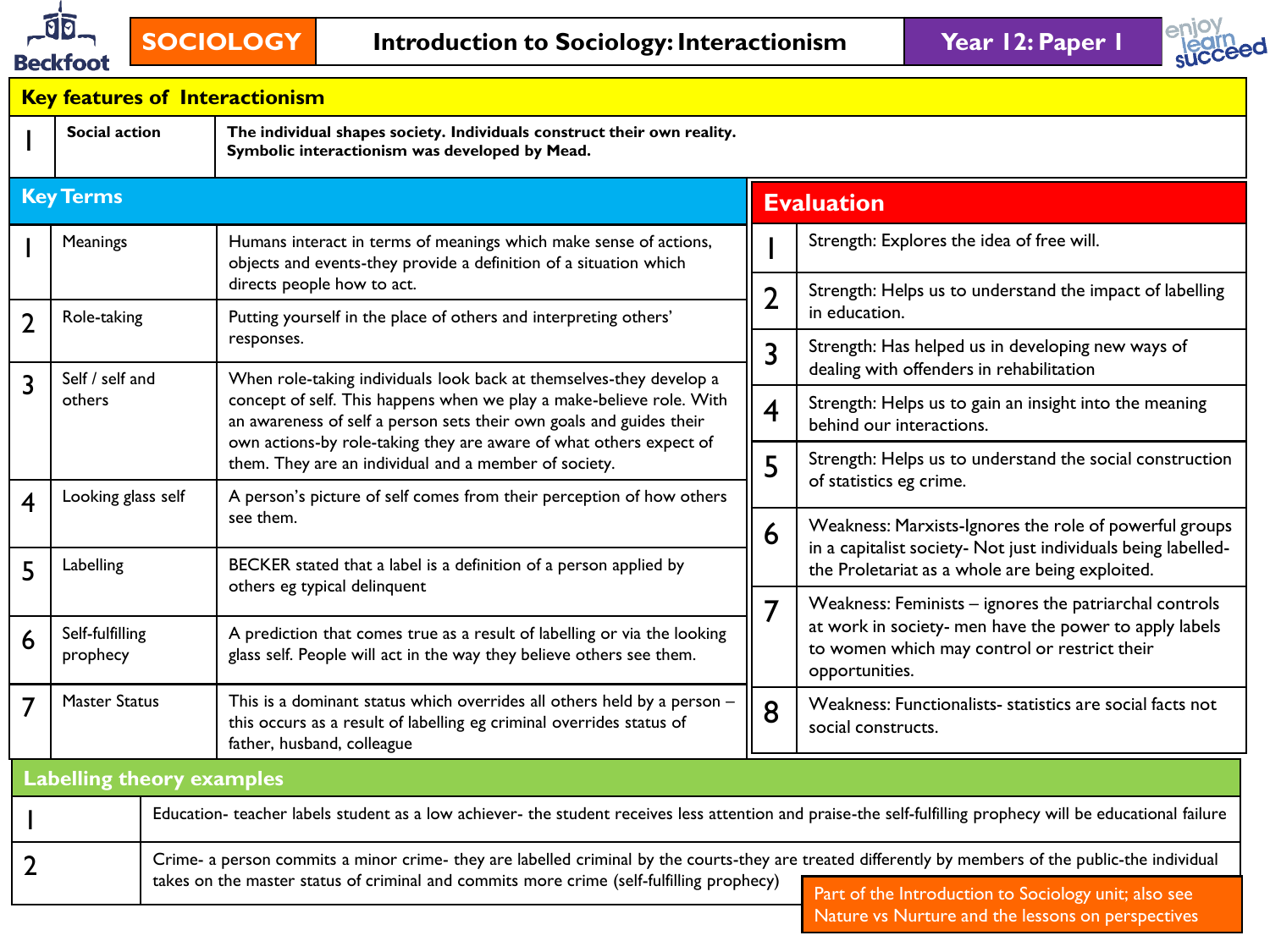



|                 | <b>Key features of Interactionism</b> |                                                                                                           |
|-----------------|---------------------------------------|-----------------------------------------------------------------------------------------------------------|
|                 | Social action                         |                                                                                                           |
|                 | <b>Key Terms</b>                      | <b>Evaluation</b>                                                                                         |
|                 | Meanings                              |                                                                                                           |
| $\overline{2}$  | Role-taking                           | $\overline{2}$                                                                                            |
|                 | Self / self and                       | $\overline{3}$                                                                                            |
| 3               | others                                | $\overline{4}$                                                                                            |
| $\overline{4}$  | Looking glass self                    | 5                                                                                                         |
| 5               | Labelling                             | 6                                                                                                         |
| $6\overline{6}$ | Self-fulfilling<br>prophecy           | $\overline{7}$                                                                                            |
| $\overline{7}$  | Master Status                         | 8                                                                                                         |
|                 | <b>Labelling theory examples</b>      |                                                                                                           |
|                 |                                       |                                                                                                           |
| $\overline{2}$  |                                       |                                                                                                           |
|                 |                                       | Part of the Introduction to Sociology unit; also see<br>Nature vs Nurture and the lessons on perspectives |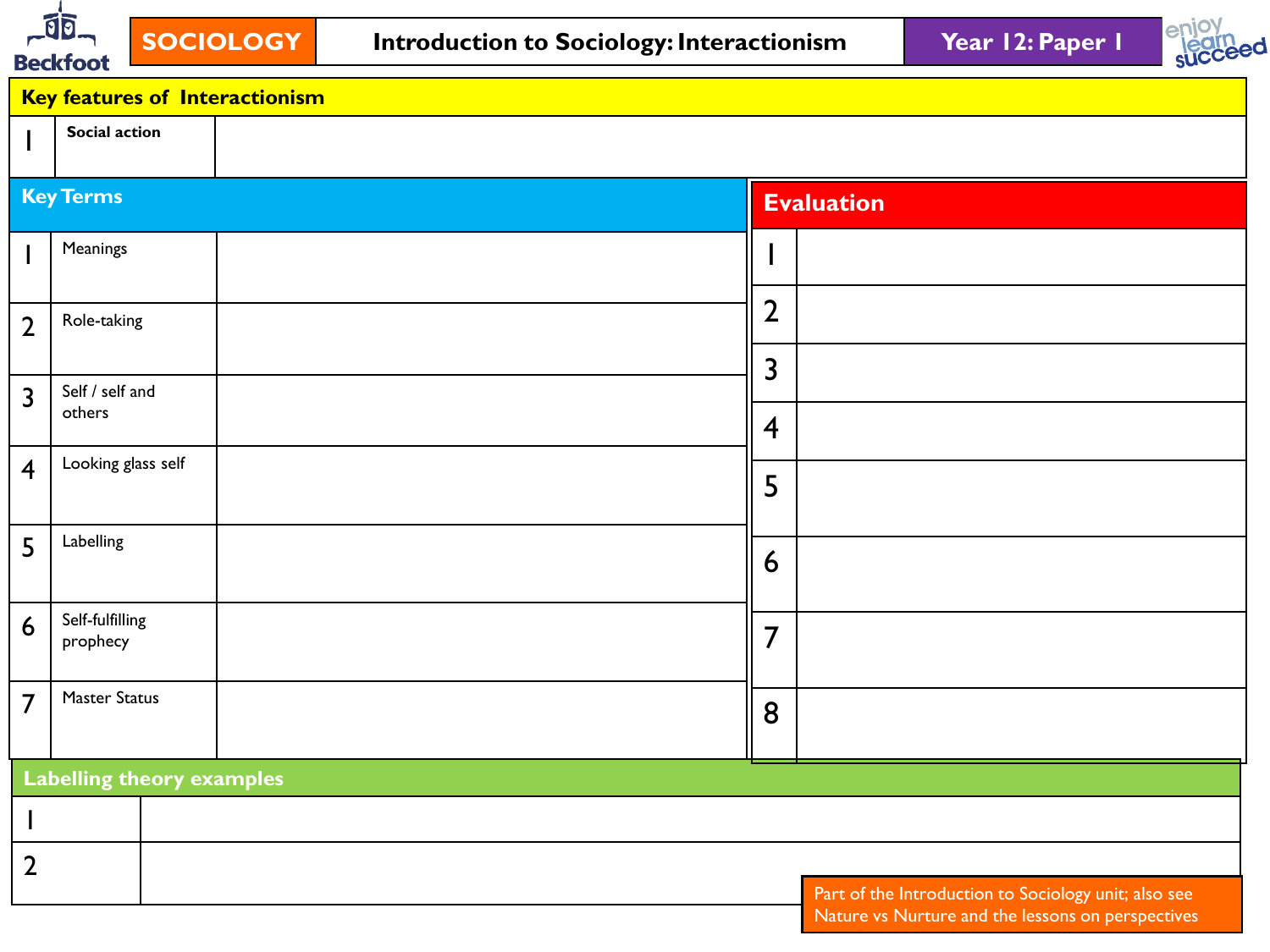

1



#### **Defining globalisation**

This is the process by which societies become **increasingly interconnected. Events in one part** of the world have a **growing impact on events in other**  parts. **GIDDENS:** "The coming together of political, social, cultural and economic factors

|                | Features of a global society         |                                                                                                                                                                                                                  | <b>Pre-Industrial, Modernity, Postmodernity</b> |                      |                                                                                                           |  |
|----------------|--------------------------------------|------------------------------------------------------------------------------------------------------------------------------------------------------------------------------------------------------------------|-------------------------------------------------|----------------------|-----------------------------------------------------------------------------------------------------------|--|
|                | <b>Multinational</b><br>corporations | Companies like coca-cola and McDonalds, Apple and Ford.<br>They produce and provide goods and services in more than<br>one country- they account for over two-thirds of global trade.                            |                                                 | Pre-Industrial       | Status-ascribed<br>Work-Self-employed<br>Family-Extended<br>Living -mostly in one place                   |  |
| $\overline{2}$ | <b>Global finance</b>                | Stock markets span the world. Deregulation of markets means<br>that transactions are often global. A financial crisis in one part<br>of the world can spread worldwide.                                          | $\overline{2}$                                  | Modernity            | Growth of science and religion<br>Status-achieved<br>Work-employed<br>Family-Nuclear                      |  |
| 3              | <b>Political globalisation</b>       | More and more countries are members of worldwide and<br>regional organisations eg EU, IMF, UN.                                                                                                                   |                                                 |                      | Living -mostly in towns and cities and<br>geographically mobile                                           |  |
| 4              | <b>Cultural globalisation</b>        | Music, film and fashion have a global audience.                                                                                                                                                                  | 3                                               | <b>Postmodernity</b> | Status- what you own<br>Work- a variety<br>Family- whatever suits you                                     |  |
| 5              | <b>Cultural imperialism</b>          | The West imposes it's culture on the rest of the world. It<br>sweeps away local cultures.                                                                                                                        |                                                 |                      | Living- wherever you want- the world<br>has shrunk.                                                       |  |
| 6              | Glocalisation                        | Mixing of cultures -global and local meet. Eg Bollywood<br>musicals, Japanese rap.                                                                                                                               |                                                 |                      |                                                                                                           |  |
| $\overline{7}$ | <b>Global risk society</b>           | Beck-many of the risks today are man-made-can only be<br>tackled by global organisations eg over-fishing and global<br>warming.                                                                                  |                                                 |                      | Part of the Introduction to Sociology unit; also see<br>Nature vs Nurture and the lessons on perspectives |  |
| 8              | <b>Detraditionalisation</b>          | Giddens- globalization challenges existing ways and traditions<br>by presenting alternative views- this can lead to<br>detraditionalisation. Eg Demonstrations in Egypt in 2011 after<br>30 yrs of dictatorship. |                                                 |                      |                                                                                                           |  |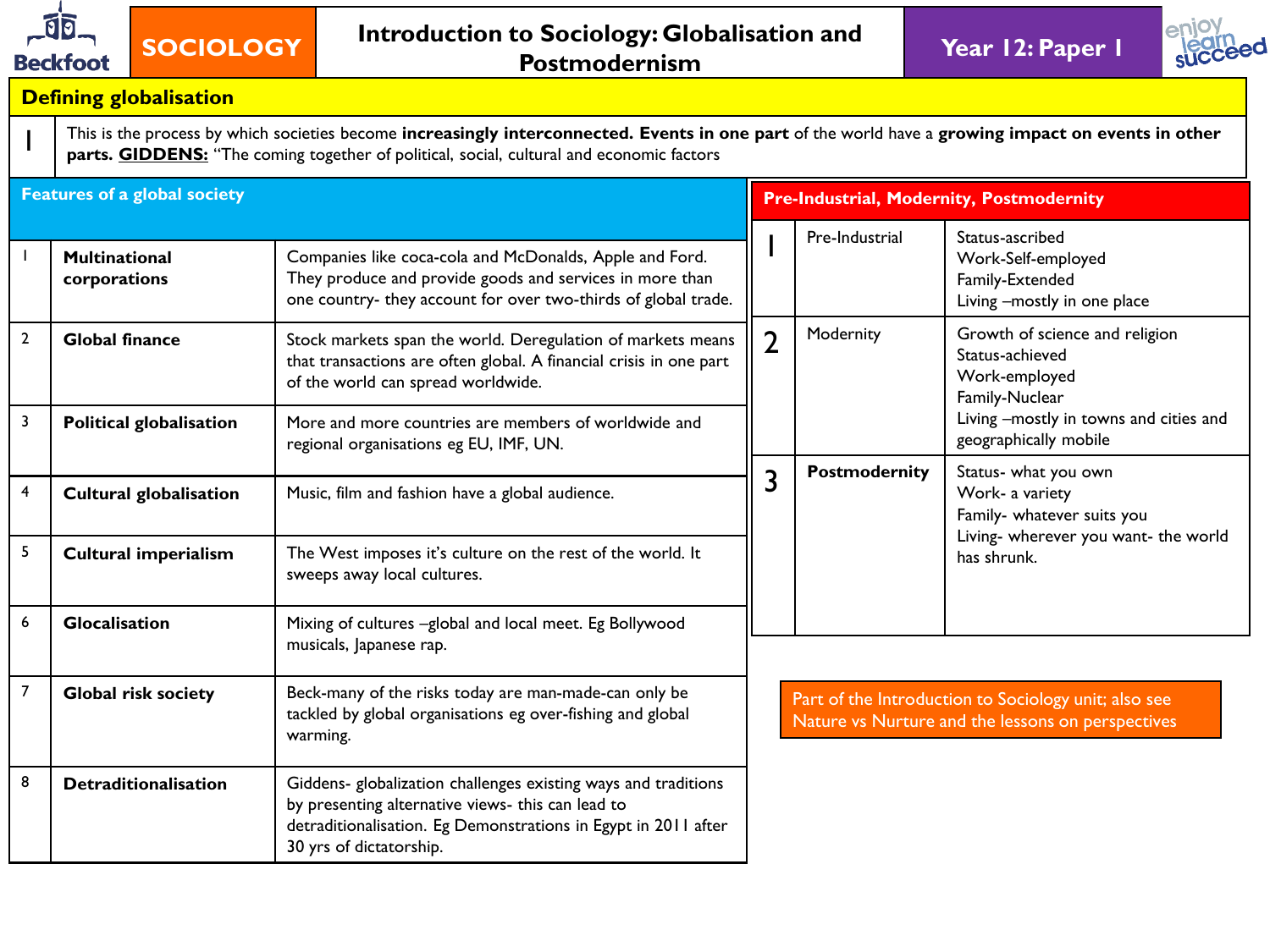

## **SOCIOLOGY Introduction to Sociology: Globalisation and Postmodernism Year 12: Paper 1**



| <b>Features of a Postmodern society</b> |                                                      |  |                                                                                                                                                                                                                                                                                                                                                       |                | <b>Outline Postmodernism:</b>                |                                                                                                                                                                                                                                                                |  |
|-----------------------------------------|------------------------------------------------------|--|-------------------------------------------------------------------------------------------------------------------------------------------------------------------------------------------------------------------------------------------------------------------------------------------------------------------------------------------------------|----------------|----------------------------------------------|----------------------------------------------------------------------------------------------------------------------------------------------------------------------------------------------------------------------------------------------------------------|--|
|                                         | Electronic media:                                    |  | this engulfs us with a multitude of meanings and<br>messages. Exposure to multiple realities can make our<br>lives seem fragmented, empty and meaningless                                                                                                                                                                                             |                | <b>BAUDRILLARD</b>                           | Postmodern society blurs the line between reality<br>and illusion- we live in a hyperreality.<br>Illusion becomes real and simulations become<br>authentic                                                                                                     |  |
| $\overline{2}$                          | Loss of faith in<br>science and<br>technology:       |  | there are so any differing views that the objectivity of<br>"experts" is now questioned.<br>there are so any differing views that the objectivity of<br>"experts" is now questioned.                                                                                                                                                                  | $\overline{2}$ | <b>LYOTARD</b>                               | Economic growth and expansion have gone beyond<br>human scope.<br>Marxism and functionalism are meta narratives. Their<br>role is to provide an explanation to make sense of a<br>society out of control.<br>Such theory does not accord with peoples sense of |  |
| 3<br>4                                  | <b>Alternative lifestyles:</b><br><b>Identities:</b> |  | these weaken established beliefs eg New Age religions<br>we have the freedom to create and express our<br>identities- we have multiple identities used in different<br>situations.                                                                                                                                                                    |                | <b>Death of the Social</b>                   | isolation and individualism.<br>People have no interest in social solidarity and<br>politics<br>We live isolated lives<br>Our common experience is provided by the                                                                                             |  |
| <b>Evaluation of Postmodernism</b>      |                                                      |  |                                                                                                                                                                                                                                                                                                                                                       |                |                                              | mediaThis is superficial and driven by marketing<br>and advertising.                                                                                                                                                                                           |  |
|                                         | Late modernity<br><b>GIDDENS</b>                     |  | We have moved to a later stage of modernity not postmodernity.<br>The era is like trying to control a runaway juggernaught- full of risk<br>but also thrilling.<br>We reflect on our identities and our decisions, on how much we<br>trust those who deal with risks and our relationships are based on a<br>deep emotional closeness-confluent love. |                | <b>Media and experience</b>                  | People rely on the media for their<br>understanding of the world and how to behave.<br>They reflect the media images and behave<br>accordingly. The media then makes new images<br>and the process goes on.                                                    |  |
| $\overline{2}$                          | Second<br>modernity<br><b>BECK</b>                   |  | We have moved into second modernity- characterised by risk (<br>man-made) and individualisation (people see themselves as<br>individuals, construct their own identities, make decisions<br>and demand a life of their own.<br>BUT it is not a me-first society- cooperative altruism is<br>needed (care for others and working together in our       |                | <b>Sign Objects</b>                          | People define themselves more by what they<br>consume than by their social relationships.<br>Consumer goods are often functionally useless<br>'sign- objects'We consume an image rather than<br>a service                                                      |  |
| 3                                       | Liquid<br>Modernity<br><b>BAUMAN</b>                 |  | relationships) in order to meet our own needs.<br>We have moved to a liquid society where work and relationships are<br>fragile and uncertain. We engage in self blame as individualisation is at<br>the heart of this era. There is a slow disintegration of citizenship.                                                                            | 6              | <b>Hyperreality and</b><br><b>Simulacrum</b> | It is believed that concepts exist and that they are<br>represented by names or 'signs'. In post-modern<br>society some signs have no real basis.<br>Where signs exist with no basis in reality, this is<br>called simulacrum.                                 |  |
| 4                                       | Further<br>evaluation                                |  | <b>WEAKNESS</b><br>How can you have a general theory arguing that general<br>theory is obsolete? Isn't this just another metanarrative?                                                                                                                                                                                                               |                |                                              | We base so much of our life on simulacra that we<br>live in hyperreality.                                                                                                                                                                                      |  |
|                                         |                                                      |  | <b>STRENGTH</b><br>It has had an impact on social theory because it looks<br>beyond taken-for-granted assumptions about society.                                                                                                                                                                                                                      |                |                                              | Part of the Introduction to Sociology unit; also see<br>Nature vs Nurture and the lessons on perspectives                                                                                                                                                      |  |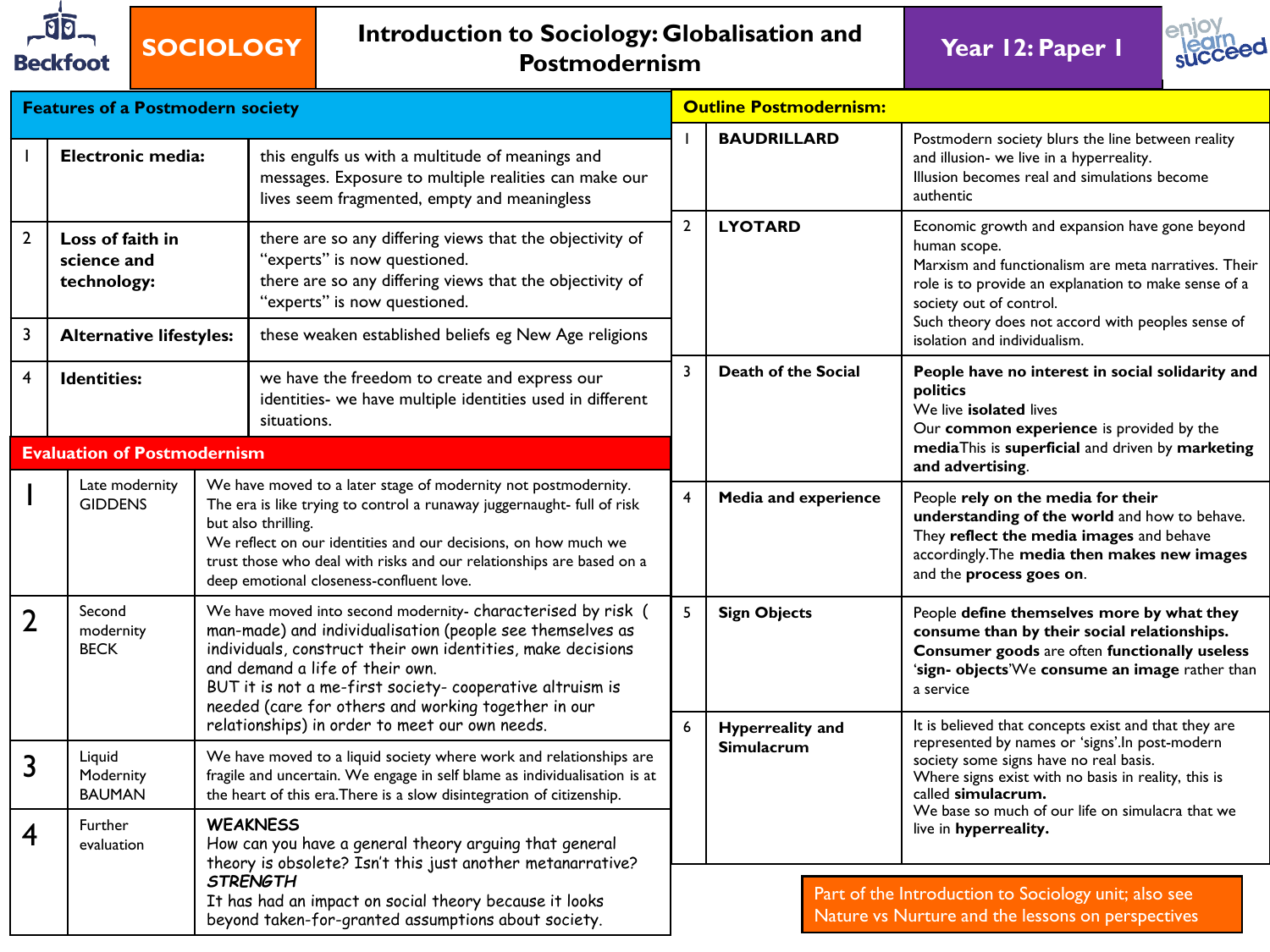| <b>JD</b><br><b>Beckfoot</b> |                               | SOCIOLOGY                           |  | Introduction to Sociology: Globalisation and<br>Postmodernism | Year 12: Paper 1 | enio <sup>®</sup>                               |                |                                                                                                           |  |  |
|------------------------------|-------------------------------|-------------------------------------|--|---------------------------------------------------------------|------------------|-------------------------------------------------|----------------|-----------------------------------------------------------------------------------------------------------|--|--|
|                              |                               | <b>Defining globalisation</b>       |  |                                                               |                  |                                                 |                |                                                                                                           |  |  |
|                              |                               |                                     |  |                                                               |                  |                                                 |                |                                                                                                           |  |  |
|                              |                               | <b>Features of a global society</b> |  |                                                               |                  | <b>Pre-Industrial, Modernity, Postmodernity</b> |                |                                                                                                           |  |  |
|                              | Multinational<br>corporations |                                     |  |                                                               |                  |                                                 | Pre-Industrial |                                                                                                           |  |  |
| $\mathbf{2}$                 | <b>Global finance</b>         |                                     |  |                                                               |                  | $\overline{2}$                                  | Modernity      |                                                                                                           |  |  |
| $\mathbf{3}$                 |                               | <b>Political globalisation</b>      |  |                                                               |                  |                                                 |                |                                                                                                           |  |  |
| 4                            |                               | <b>Cultural globalisation</b>       |  |                                                               |                  |                                                 |                |                                                                                                           |  |  |
| 5                            |                               | <b>Cultural imperialism</b>         |  |                                                               |                  | 3                                               | Postmodernity  |                                                                                                           |  |  |
| $\boldsymbol{6}$             | Glocalisation                 |                                     |  |                                                               |                  |                                                 |                |                                                                                                           |  |  |
| $\boldsymbol{7}$             |                               | Global risk society                 |  |                                                               |                  |                                                 |                |                                                                                                           |  |  |
| 8                            |                               | Detraditionalisation                |  |                                                               |                  |                                                 |                | Part of the Introduction to Sociology unit; also see<br>Nature vs Nurture and the lessons on perspectives |  |  |